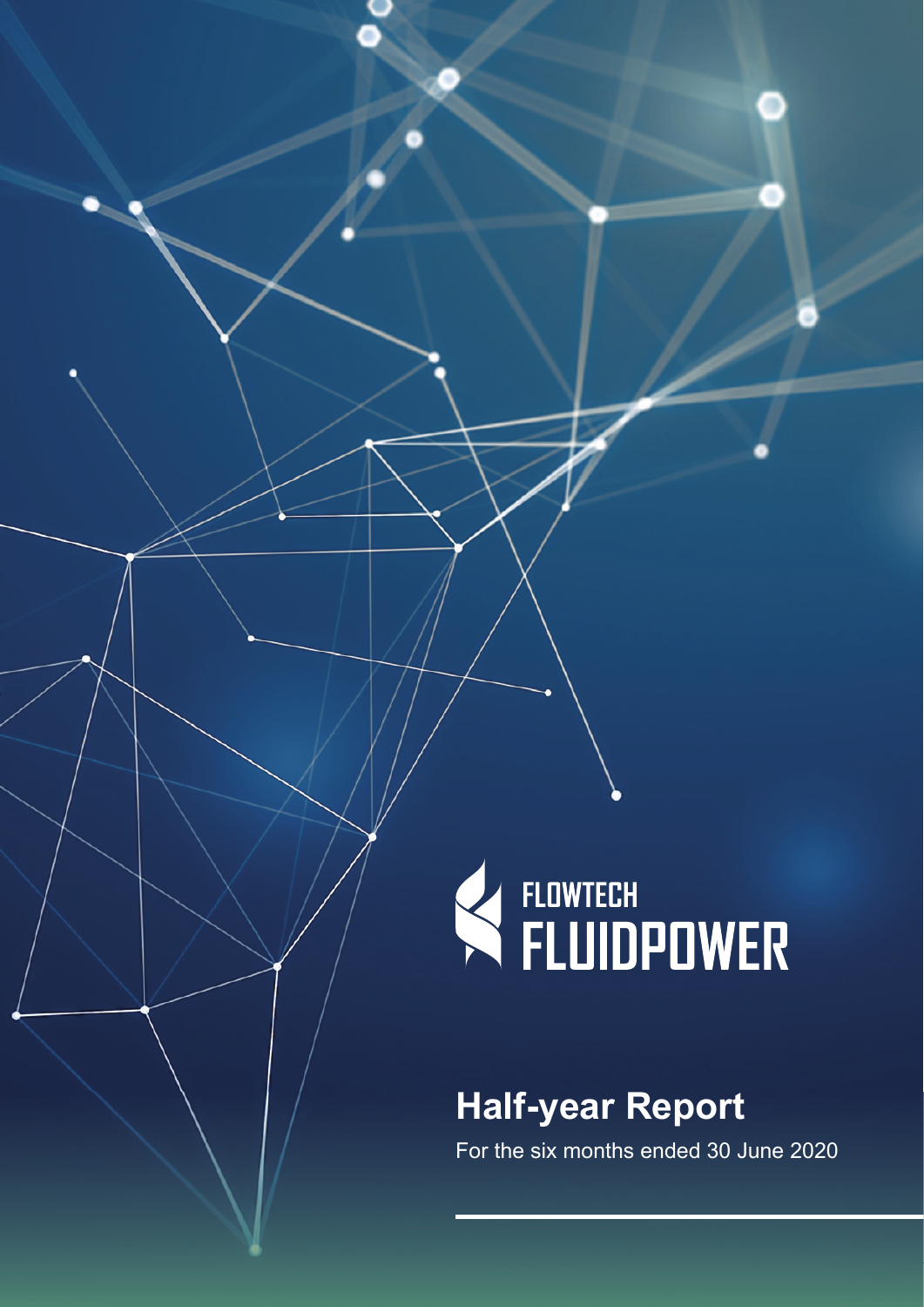## **News Release**

Issued on behalf of Flowtech Fluidpower plc **Immediate Release**

The information contained within this announcement is deemed by the Company to constitute inside information stipulated under the Market Abuse Regulation (EU) No. 596/2014. Upon the publication of this announcement via the Regulatory Information Service, this inside information is now considered to be in the public domain.

**Tuesday, 8 September 2020**

## **Flowtech Fluidpower plc**

Specialist full-service supplier of technical fluid power products and services (Flowtech, the Group or Company)



# Half-year Report For the six months ended 30 June 2020

*"We are pleased that the trend in market conditions since April 2020 has been positive and we look forward to an improvement in performance in H2 2020 and into 2021"*

#### **Financial Highlights**

|                                 | HY2020<br>30/06/20<br><b>Unaudited</b> | HY2019<br>30/06/19<br>Unaudited | FY2019<br>31/12/19<br>Audited |
|---------------------------------|----------------------------------------|---------------------------------|-------------------------------|
| Revenue                         | £46.6m                                 | £59.6m                          | £112.4 $m$                    |
| Gross profit %                  | 35.1%                                  | 35.6%                           | 35.7%                         |
| Operating (loss)/profit         | (E0.5m)                                | £4.3m                           | £5.7 $m$                      |
| Underlying operating profit (*) | £0.9 <sub>m</sub>                      | £6.1m                           | £9.8m                         |
| (Loss)/profit before tax        | (E0.9m)                                | £3.8m                           | £4.7m                         |
| Earnings per share (basic)      | (1.37p)                                | 5.00 <sub>p</sub>               | 6.12p                         |
| Net bank debt                   | £14.5 $m^{**}$                         | £18.8m                          | £16.6m                        |

(\*) Underlying operating result is continuing operations' operating profit before separately disclosed items (note 3) and the impact of fair value adjustment to inventory acquired through business combinations (IFRS 3). The FY2019 comparative has been adjusted as explained in note 3.

\*\*Net Debt excludes benefit obtained by deferring c.£1.6m (2019: £nil) of VAT linked to Government COVID-19 related support schemes.

- Resilient response to COVID-19
- Organic sales down 21.8% (Q1: -11%, Q2: -33%)
- Gross margin strong at 35.1% (H1 2019: 35.6%)
- Underlying operating profit of £0.9m (H1 2019: £6.1m)
- Strong cash generation and net debt down £2.1m, £4.3m lower than H1 2019
- Continued progress on reducing cost base

*"I'm pleased with the way our team responded to the challenges presented by COVID-19. We were already engaged in a process of rationalising operating sites and reducing costs, but, given the ongoing uncertainty, it is now imperative we accelerate this activity. Our cash management has been good and, whilst we remain well funded, it is important to recognise that one of the keys to our success is inventory availability and that this must not be compromised. Looking forward, an important element of our future strategy is our digital and data capability; this is an area of close focus and ongoing investment. Given the impact of COVID-19, it is difficult to predict underlying levels of demand so, notwithstanding our plans to achieve further efficiency and organic growth, coupled with our inherent*  resilience, we will be affected by overall market conditions and will react appropriately.

**Roger McDowell** Non-Executive Chair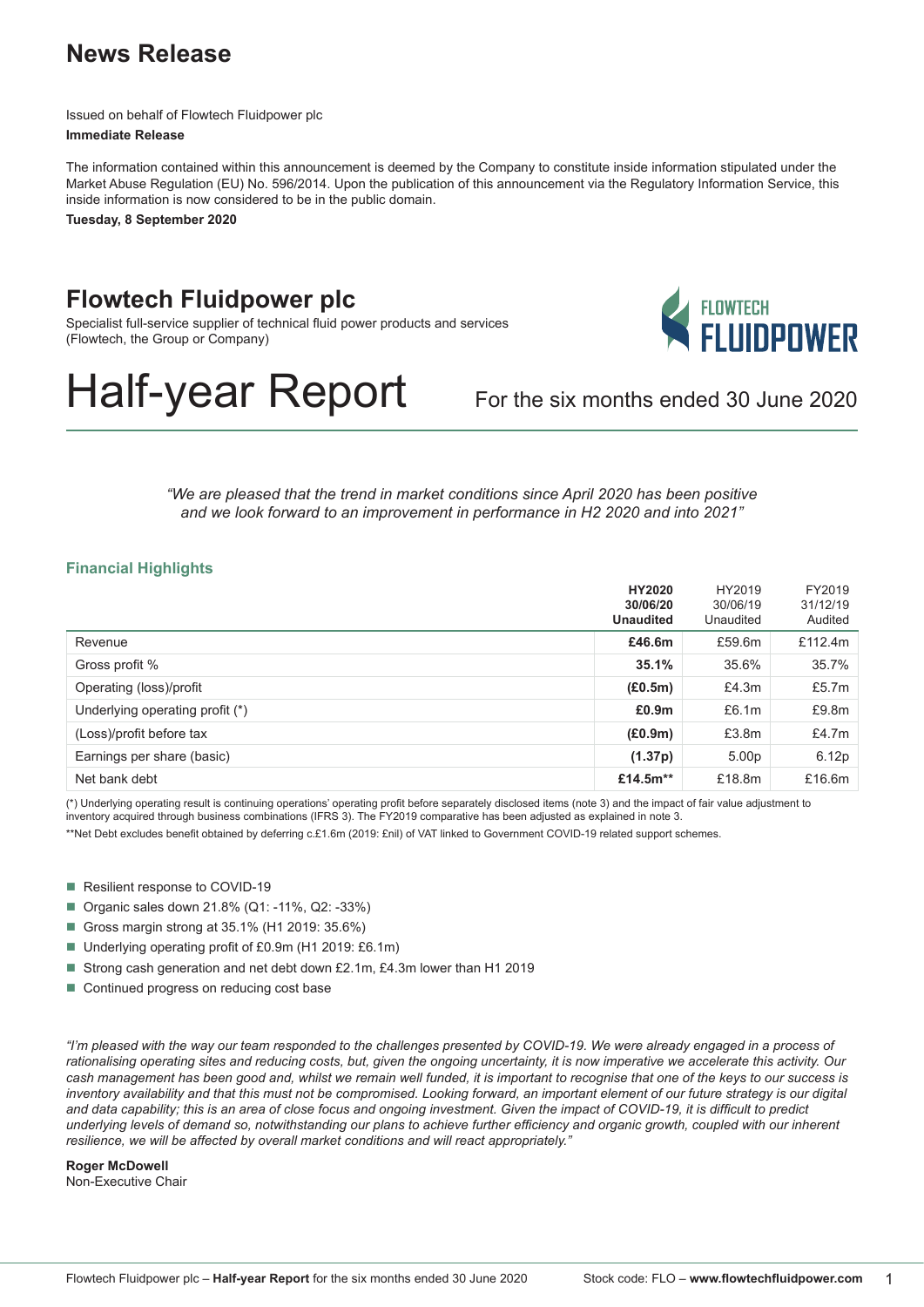## **Enquiries**

#### **Flowtech Fluidpower plc**

**Roger McDowell,** Non-Executive Chair **Bryce Brooks,** Chief Executive Officer **Russell Cash,** Chief Financial Officer

Tel: +44 (0) 1695 52759 Email: info@flowtechfluidpower.com

**Eve Rigby,** Corporate Marketing Manager Tel: +44 (0) 1695 577780

#### **Zeus Capital Limited**

Nominated Adviser and Joint Broker

**Andrew Jones, Kieran Russell,** Corporate Finance **Dominic King, John Goold,** Sales & Broking

Tel: + 44 (0) 20 3829 5000

#### **finnCap Limited** Joint Broker

**Ed Frisby, Kate Bannatyne,** Corporate Finance **Rhys Williams, Andrew Burdis,** Sales & Broking

Tel: + 44 (0) 20 7220 0500

#### **TooleyStreet Communications**  IR and Media Relations

**Fiona Tooley**

Tel: +44 (0) 7785 703523 Email: fiona@tooleystreet.com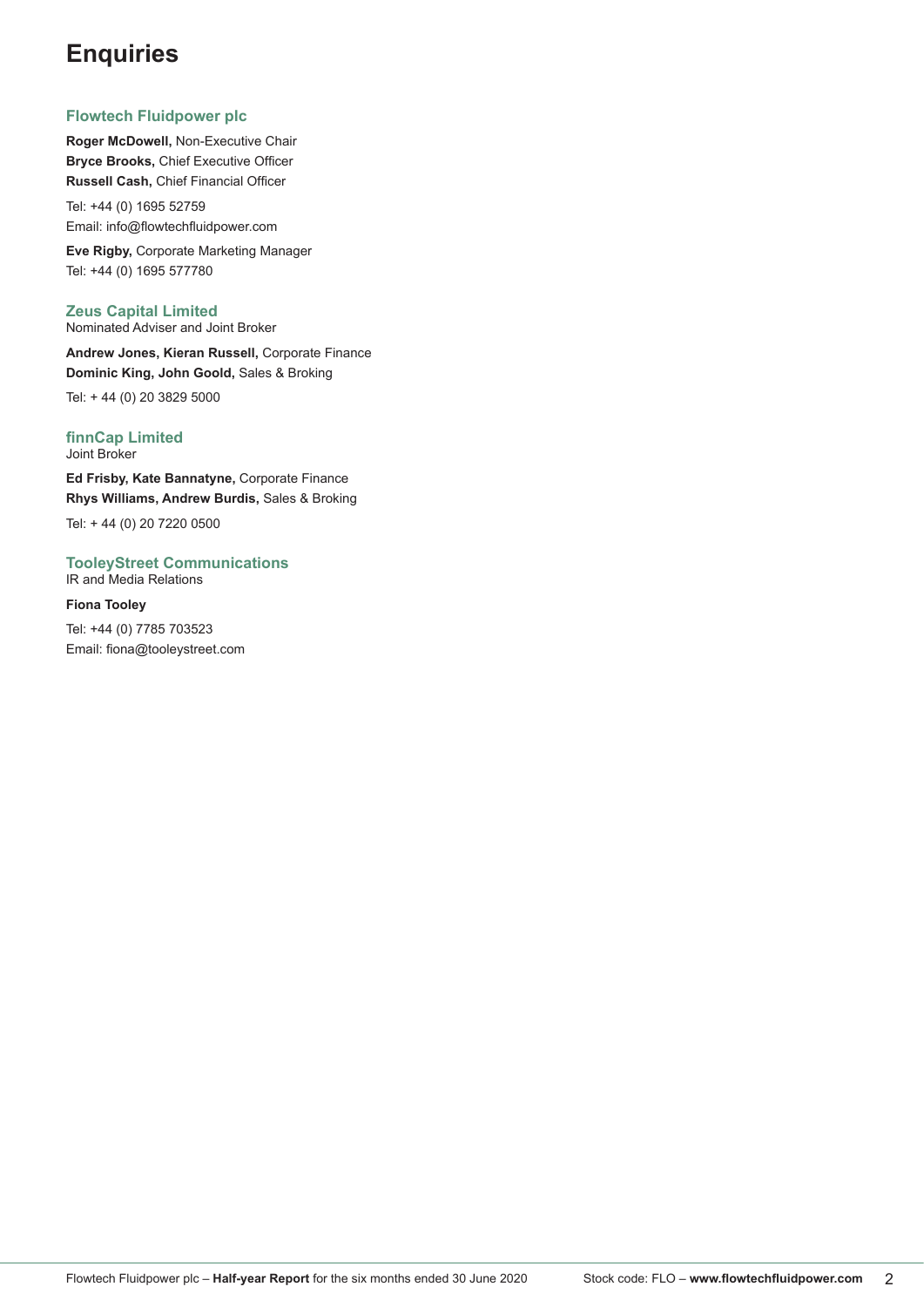## **About Flowtech Fluidpower plc**

Founded as Flowtech in 1983, the Flowtech Fluidpower Group is the UK's leading specialist supplier of technical fluid power products and services. The business joined AIM in 2014 (AIM: Symbol FLO). Today, the Group has two distinct divisions:

#### **Components**

| What we do                                                                                        | Location                                              |
|---------------------------------------------------------------------------------------------------|-------------------------------------------------------|
| Supply of hydraulic and pneumatic consumables, predominantly                                      | Flowtechnology Benelux (Deventer)                     |
| through distribution for urgent maintenance and repair<br>operations across all industry sectors. | Flowtechnology UK (Skelmersdale)                      |
| Additionally, support a broad range of original equipment                                         | Indequip (Skelmersdale)                               |
| manufacturers (OEMs) supplying off-the-shelf and tailored                                         | Beaumanor (Leicester)                                 |
| components and assemblies.                                                                        | Hydravalve (Willenhall)                               |
|                                                                                                   | Primary Fluid Power Components (Skelmersdale)         |
|                                                                                                   | Nelson Hydraulics (Dublin, Lisburn, Dungannon)        |
|                                                                                                   | HTL (Ludlow)                                          |
|                                                                                                   | Hi-Power Hydraulics (Cork, Dublin, Belfast, Knowsley) |
|                                                                                                   | Hydroflex (Brussels, Rotterdam, OudBeijerland)        |
|                                                                                                   | Hydraulic Equipment Supermarkets (Gloucester, Leeds)  |
|                                                                                                   | Derek Lane & Co (Newton Abbot)                        |
|                                                                                                   | Tractec (Gloucester)                                  |

#### **Services**

| What we do                                                                                                                      | Location                                                  |
|---------------------------------------------------------------------------------------------------------------------------------|-----------------------------------------------------------|
| Bespoke design, manufacturing, commissioning, installation and                                                                  | Primary Fluid Power Systems (Knowsley)                    |
| servicing of systems to manufacturers of specialised industrial<br>and mobile hydraulic original equipment manufacturers (OEMs) | TSL (Knowsley)                                            |
| and additionally a wide range of industrial end users.                                                                          | Branch Hydraulic Systems (Gloucester)                     |
|                                                                                                                                 | Lubemec (Gloucester)                                      |
|                                                                                                                                 | Fluidpower Group Services (Spennymoor, Leeds, Gloucester) |
|                                                                                                                                 | FlowConnect (Gloucester)                                  |
|                                                                                                                                 | Orange County (Spennymoor)                                |

Both Group's divisions have overlapping product sets, allowing procurement synergies to be maximised.

The above divisions are supported by a centralised back office team based in Wilmslow, Cheshire, UK and a procurement and quality control team in Shanghai, China. In total, the business employs c.600 people.

For more information please visit, **www.flowtechfluidpower.com**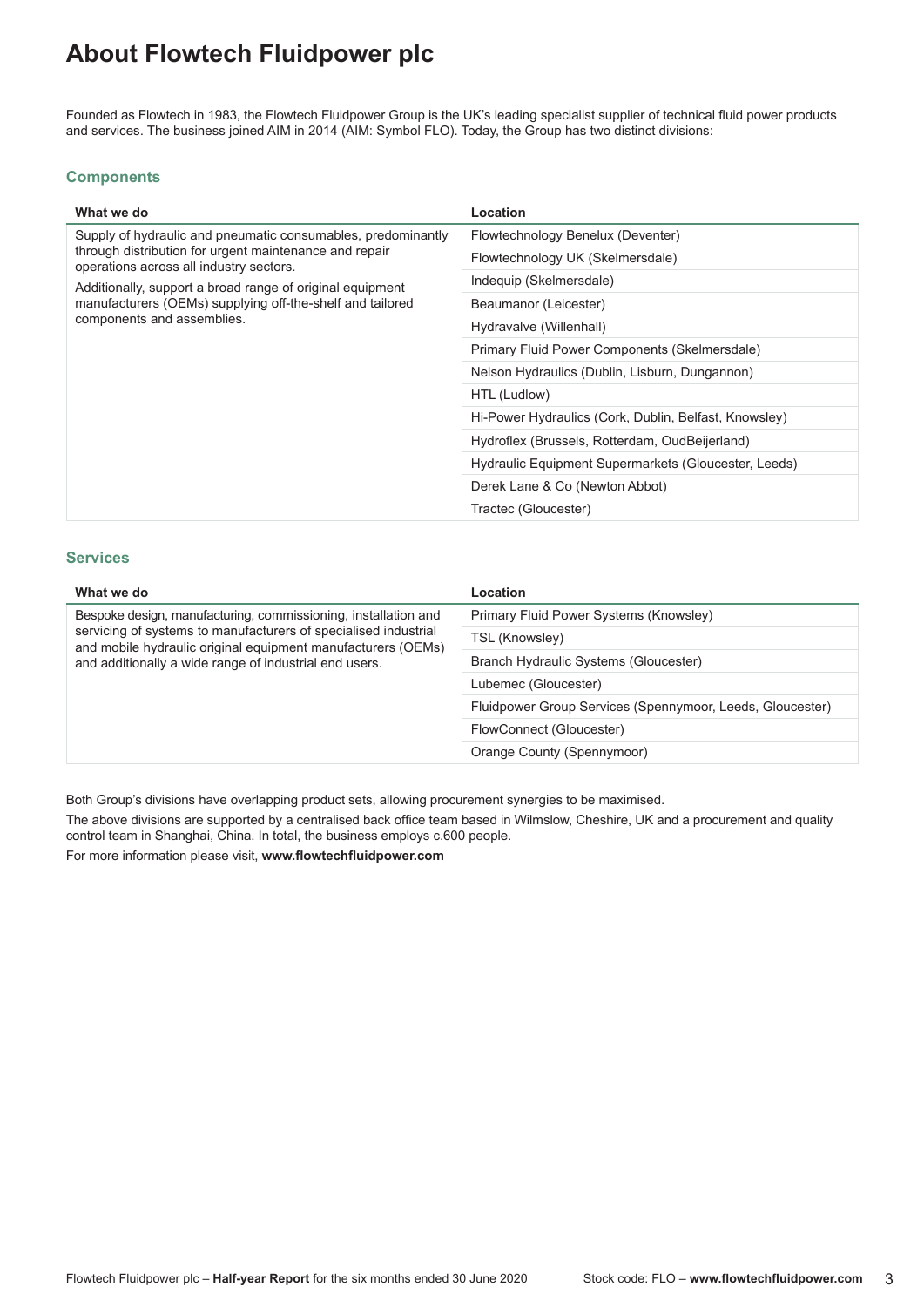#### **COVID-19 Impact & Response**

Since the COVID-19 lockdown, we have prioritised the health and wellbeing of our people. All our sites in the UK, Ireland and the Benelux have been adapted to become safer working environments, and whilst this has created some challenges in our larger facilities, we are extremely grateful to all our employees for the resilience and adaptability they have shown throughout recent months. This has ensured that high levels of customer service have been maintained.

All our key customers have returned and the recovery is encouraging; our revenue in August was 12% down on the comparative period, a much improved position from April which was down 41%. Over the last two months we have welcomed back most of our UK furloughed employees. 15 remain furloughed at the start of September, compared with a peak of 189 in April. Although most of our supplier base is located overseas, the quality of the working relationships we have with them has been invaluable throughout this period. Overall, it is pleasing to report that our supply chain has continued to function effectively, with only minor disruptions post lockdown.

#### **Delivering on Operational Cost Savings**

Despite COVID-19, we have continued with our plans to remove cost from our businesses, with most savings coming from a reduction in people and property. Highlights in the first half of 2020 include the move from Knowsley into Skelmersdale of the Primary Fluid Power Components function, and the transition of the logistics operations of Hydravalve from Willenhall on 1 May and 1 June respectively. Both have incorporated significant IT implementations, the establishment of an Engineering & Modifications Centre in the main logistics hub, and new ways of working to service different customer requirements. As well as the associated cost savings, we are already seeing benefits in the form of more efficient picking and delivery.

In Q2, we announced internally that our two Irish businesses – Nelson Hydraulics and Hi-Power – would merge their operations and relocate most warehousing functions to the UK. During the second half of the current year, we will also be undergoing a similar change process at Group HES, our Gloucester operation. When fully implemented, we expect further savings, with the removal of two properties and a further reduction in headcount

Whilst certain projects have been slightly delayed due to lockdown restrictions, in some cases so we can take additional cost out, we remain confident of delivering annualised savings of at least £1.6m. We expect these savings to be fully reflected in 2021. These are in addition to the cost cutting we took in response to COVID-19, including the 25 redundancies actioned post this reporting date.

#### **Continuing to De-leverage**

We are pleased to see more progress in this area despite profitability having been materially affected by COVID-19. Net Debt reduced by £2.1m in H1 2020 and £4.3m in the 12-month period ended 30 June 2020.

Management of working capital has remained high on our list of priorities, and whilst debtor collections have slowed slightly, we have where necessary worked proactively with our customers and suppliers to ensure net cash generation.

We continually review inventory levels to ensure sufficient stock to service the demands of our customer base. We anticipate that further reductions in inventory are achievable, although at more modest levels than seen over the past 24-months. From a peak in June 2018 of £29.0m, inventories are now down to £22.6m.

#### **Digital Capabilities**

In 2019, we said we would use our market penetration and premium position with the leading global suppliers to develop a fully-fledged e-business operation. This year, a specialist team has been working on the next stage of this, and identified a clear strategy to redesign our IT architecture, create the most extensive Product Information System in the sector, and build a data-driven approach to sales development. When this is coupled with the integration of all the Group's legacy IT systems to create a single stock-holding framework, we will be in a very strong position to exploit the changing digital landscape. This initiative will also have input and support from our new Non-Executive Director, Paul Gedman, who joined us in August, having held senior positions including as Divisional CEO at The Hut Group. Paul has extensive experience in the global e-commerce industry and a wealth of practical knowledge in growing international businesses through leveraging data and digital capabilities.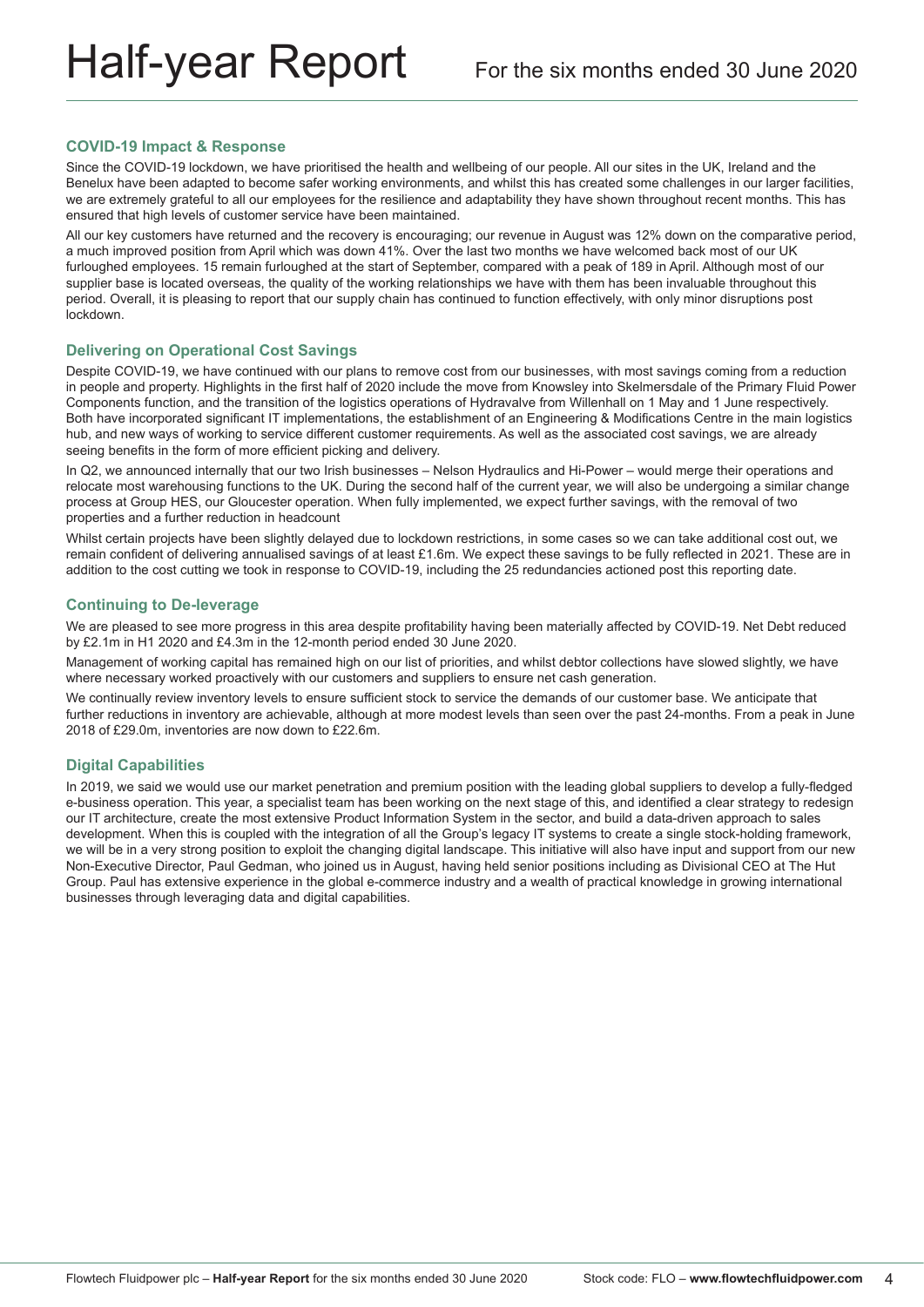## **Financial Statement**

#### **Half-year Financial Performance & Divisional Analysis**

|                            | Six months ended<br>30 June 2020 | Six months ended<br>30 June 2019 | Change   | Year ended<br>31 December<br>2019 |
|----------------------------|----------------------------------|----------------------------------|----------|-----------------------------------|
| <b>Revenue</b>             | £000                             | £000                             | %        | £000                              |
| Components                 | 39,124                           | 50,001                           | $-21.8%$ | 96,348                            |
| Services                   | 7.443                            | 9,639                            | $-22.8%$ | 16,070                            |
| <b>Total Group revenue</b> | 46,567                           | 59,640                           | $-21.9%$ | 112.418                           |
| Gross profit %             | 35.1%                            | 35.6%                            |          | 35.7%                             |

|                                 | Six months ended<br>30 June 2020 | Six months ended<br>30 June 2019 | Change   | Year ended<br>31 December<br>2019 |
|---------------------------------|----------------------------------|----------------------------------|----------|-----------------------------------|
| Underlying operating result (*) | £000                             | £000                             | £000     | £000                              |
| Components                      | 3,331                            | 7,945                            | (4,614)  | 14,138                            |
| Services                        | (94)                             | 241                              | (335)    | (53)                              |
| Central costs                   | (2, 305)                         | (2,091)                          | (214)    | (4, 331)                          |
| Underlying operating result (*) | 932                              | 6,095                            | (5, 163) | 9,754                             |

(\*) Underlying operating result is continuing operations' operating profit before separately disclosed items (note 3) and the impact of fair value adjustment to inventory acquired through business combinations (IFRS 3). The FY2019 comparative has been adjusted as explained in note 3.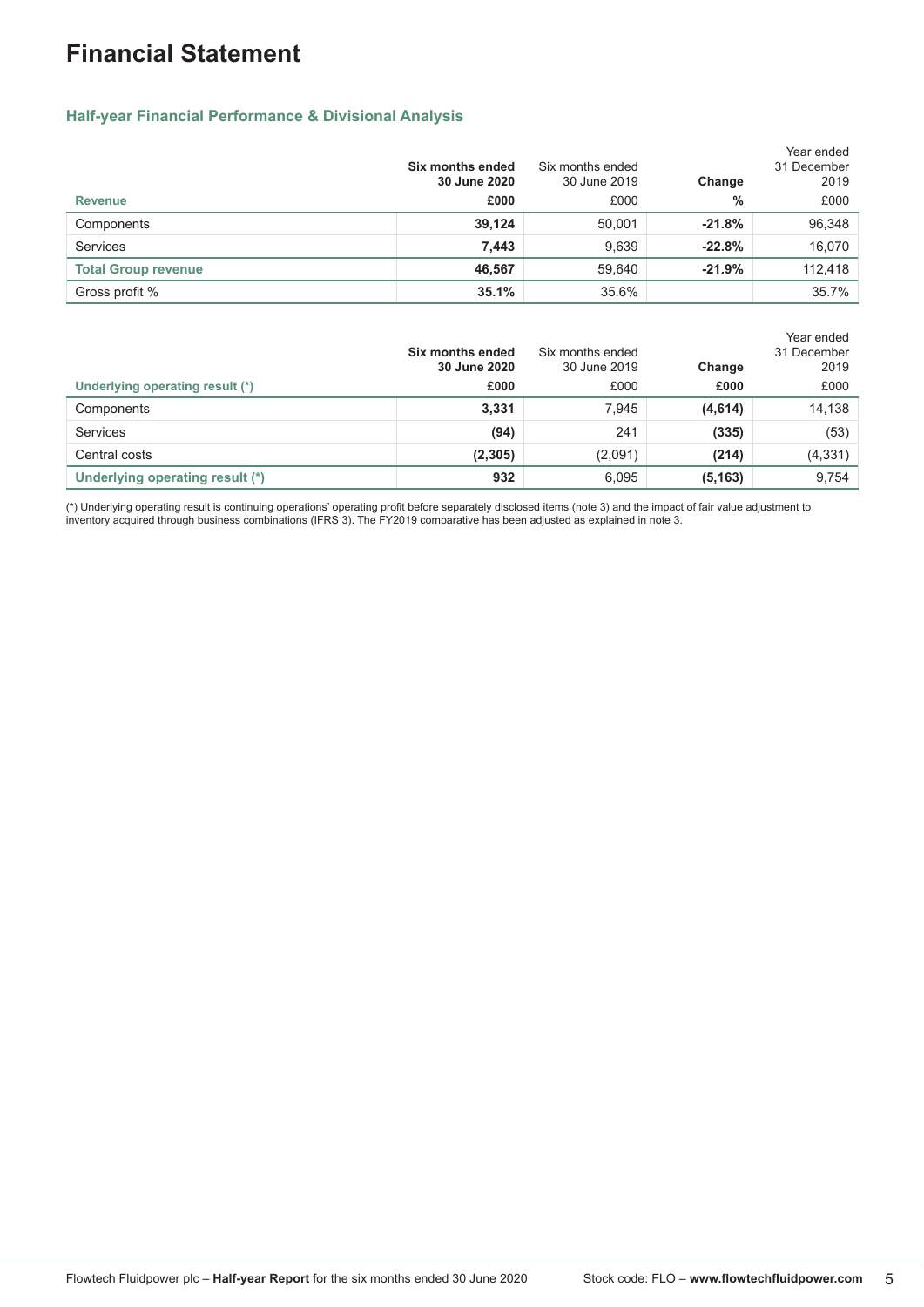## **Financial Statement**

#### **Revenue**

Overall revenue was down 22% against prior year comparatives, 11% in Q1 and 33% in Q2. We had expected a modest decline in Q1 against a strong 2019 quarter, but COVID-19 further impacted on this and then affected the whole of Q2.

#### **Gross Profit Margins**

Although this can vary from period to period dependent on market conditions and mix of sales, in H1 it was virtually unchanged at 35.1%. This is higher than 2017 and 2018 and we are confident that our focus in this area will continue to see further improvements.

#### **Operating Costs**

Our operating costs in H1 2020 were £15.4m, marginally ahead of the comparative period in 2019. A significant factor contributing to this was the investment made in the business in mid-2019 when market conditions were far more favourable. The impact of this, and a number of COVID-19 related initiatives, will see operating costs in H2 2020 well below those in H2 2019. At the start of the year, headcount across the Group was 651, and at the time of writing this was down to 614, with further reductions expected in the second half.

#### **Underlying Operating Profit**

Our underlying operating result was impacted by COVID-19, reducing from £6.1m to £0.9m, the majority of which was in our Components businesses.

#### **Financial Position Including Cash Flow & Bank Debt**

We are pleased with the £4.6m of cash generated from operating activities (after discounting the £1.6m VAT deferral support from HMRC), which is in line with the comparative period. Our focus on managing working capital has enabled us to achieve this result despite the significant reduction in underlying profitability. This has allowed us to fund our restructuring activity as well as achieving a £2.1m reduction in Net Debt in H1 2020 and a position which is £4.3m lower than at the end of H1 2019.

We have recently agreed the renewal of our Banking facilities, with the £25m aggregate facilities in place for a further three years. These facilities are currently being documented by lawyers, a process which we hope will be complete by the end of September 2020.

#### **Future Regulatory Reporting**

Flowtech announces that following a review of its financial reporting practices it will no longer publish quarterly operational trading updates for Q1 and Q3 in addition to its regular financial reporting calendar. The Company will continue to provide, in conjunction with preliminary and interim reports, qualitative updates covering market and business developments. This change in reporting will take immediate effect. Shareholders will be able to view the financial calendar of events on our website: **www.flowtechfluidpower.com/ shareholder-information/financial-calendar**

#### **Outlook & Dividend**

The fluid power sector has previously shown resilience in economic downturns and this characteristic, when coupled with the Group's wide mix of customers and sectors, has been evident in recent months. The trend in demand since the April nadir has been encouraging. If this pattern continues and is combined with our internal cost reduction programme, it leads us to expect an improvement in performance in H2 2020 and into 2021. However, as it still remains difficult to predict short term market conditions, we therefore consider it prudent to withhold both formal financial guidance and the payment of a dividend. We will keep this position under constant review and intend to reinstate both guidance and dividend as soon as is practicable.

Our priorities continue to be excellent customer service, careful management of cash, margin protection and the accelerated execution of our restructuring and cost reduction programme. We will also continue to invest in our digital capability and endeavour to maximise the opportunities offered by our strong market position through our high quality and committed team of people. We approach the future with measured optimism.

**By order of the Board** 08 September 2020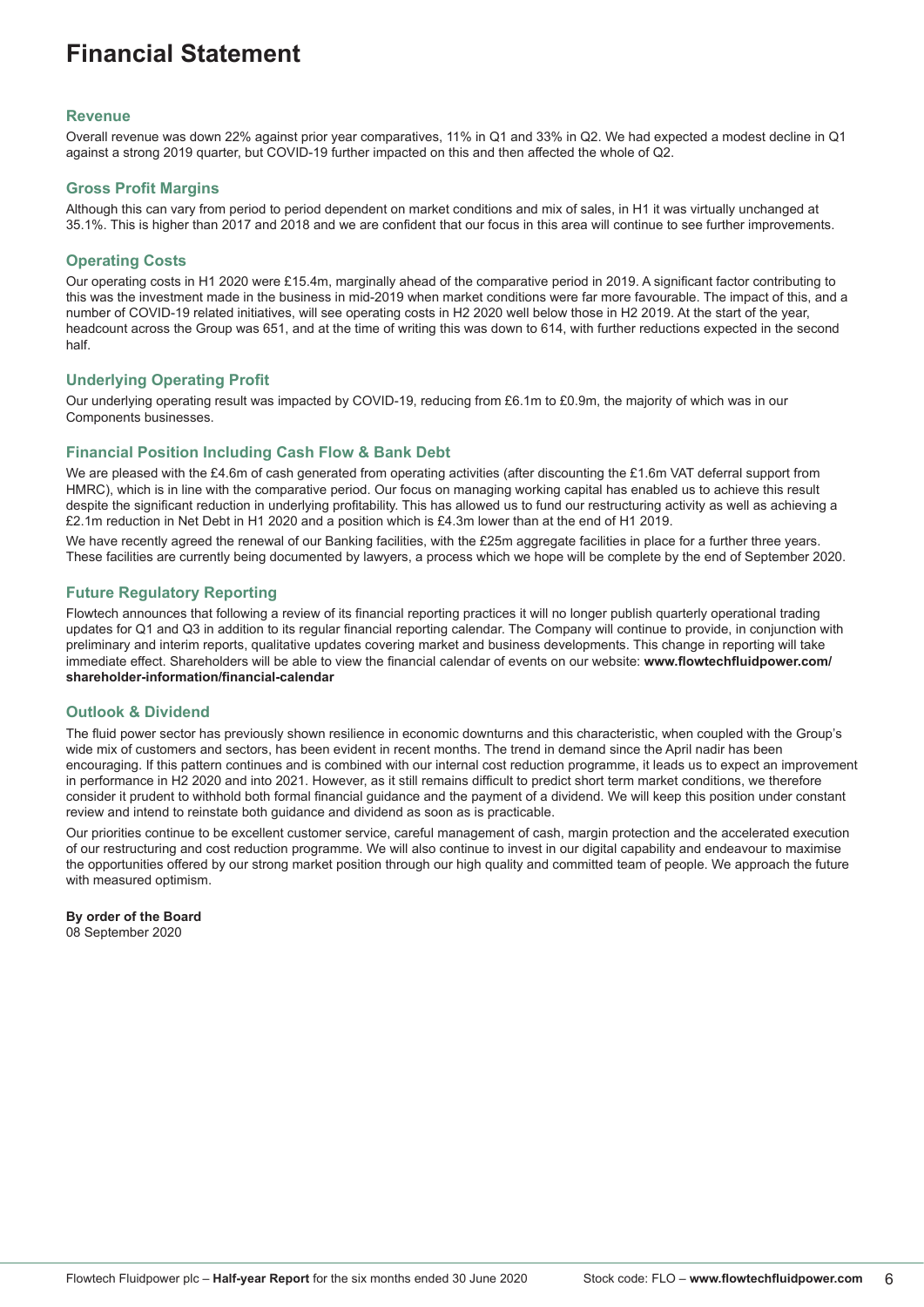## **Consolidated Income Statement**

**For the six months ended 30 June 2020**

|                                                            |              | <b>Unaudited</b>       | Unaudited              | Audited                   |
|------------------------------------------------------------|--------------|------------------------|------------------------|---------------------------|
|                                                            |              | Six months<br>ended 30 | Six months<br>ended 30 | Year ended<br>31 December |
|                                                            |              | <b>June 2020</b>       | June 2019              | 2019                      |
|                                                            | <b>Notes</b> | £000                   | £000                   | £000                      |
| <b>Continuing operations</b>                               |              |                        |                        |                           |
| Revenue                                                    |              | 46,567                 | 59.640                 | 112,418                   |
| Cost of sales                                              |              | (30, 226)              | (38, 395)              | (72, 235)                 |
| <b>Gross profit</b>                                        |              | 16,341                 | 21,245                 | 40,183                    |
| Distribution expenses                                      |              | (2,081)                | (2, 139)               | (4, 547)                  |
| Administrative expenses before separately disclosed items: |              | (13, 328)              | (13,099)               | (26, 179)                 |
| - Separately disclosed items                               | 3            | (1,481)                | (1,678)                | (3,712)                   |
| Total administrative expenses                              |              | (14, 809)              | (14, 777)              | (29, 891)                 |
| <b>Operating (loss)/profit</b>                             |              | (549)                  | 4,329                  | 5,745                     |
| Financial income                                           |              | ۰                      |                        |                           |
| <b>Financial expenses</b>                                  |              | (380)                  | (528)                  | (1,038)                   |
| <b>Net financing costs</b>                                 |              | (380)                  | (528)                  | (1,038)                   |
| From continuing operations before tax                      |              | (929)                  | 3,801                  | 4,707                     |
| Taxation                                                   | 4            | 88                     | (726)                  | (968)                     |
| (Loss)/profit from continuing operations                   |              | (841)                  | 3,075                  | 3,739                     |
| (Loss)/profit for the year attributable to:                |              |                        |                        |                           |
| Non-controlling interest                                   |              | -                      | 22                     |                           |
| Owners of the parent                                       |              | (841)                  | 3,053                  | 3,739                     |
| <b>Earnings per share</b>                                  |              |                        |                        |                           |
| Basic earnings per share - continuing operations           | 6            | (1.37p)                | 5.00 <sub>p</sub>      | 6.12p                     |
| Diluted earnings per share - continuing operations         | 6            | (1.37p)                | 4.99p                  | 6.10p                     |

## **Consolidated Statement of Comprehensive Income**

**For the six months ended 30 June 2020**

|                                                           | <b>Unaudited</b>                           | Unaudited                           | Audited                           |
|-----------------------------------------------------------|--------------------------------------------|-------------------------------------|-----------------------------------|
|                                                           | Six months<br>ended 30<br><b>June 2020</b> | Six months<br>ended 30<br>June 2019 | Year ended<br>31 December<br>2019 |
|                                                           | £000                                       | £000                                | £000                              |
| (Loss)/profit for the period                              | (841)                                      | 3.076                               | 3,739                             |
| Other comprehensive income                                |                                            |                                     |                                   |
| - Exchange differences on translating foreign operations  | 334                                        | 71                                  | (394)                             |
| Total comprehensive income in the period attributable to: | (507)                                      | 3.147                               | 3,345                             |
| Non-controlling interest                                  | -                                          | 22                                  |                                   |
| Owners of the parent                                      | (507)                                      | 3,125                               | 3,345                             |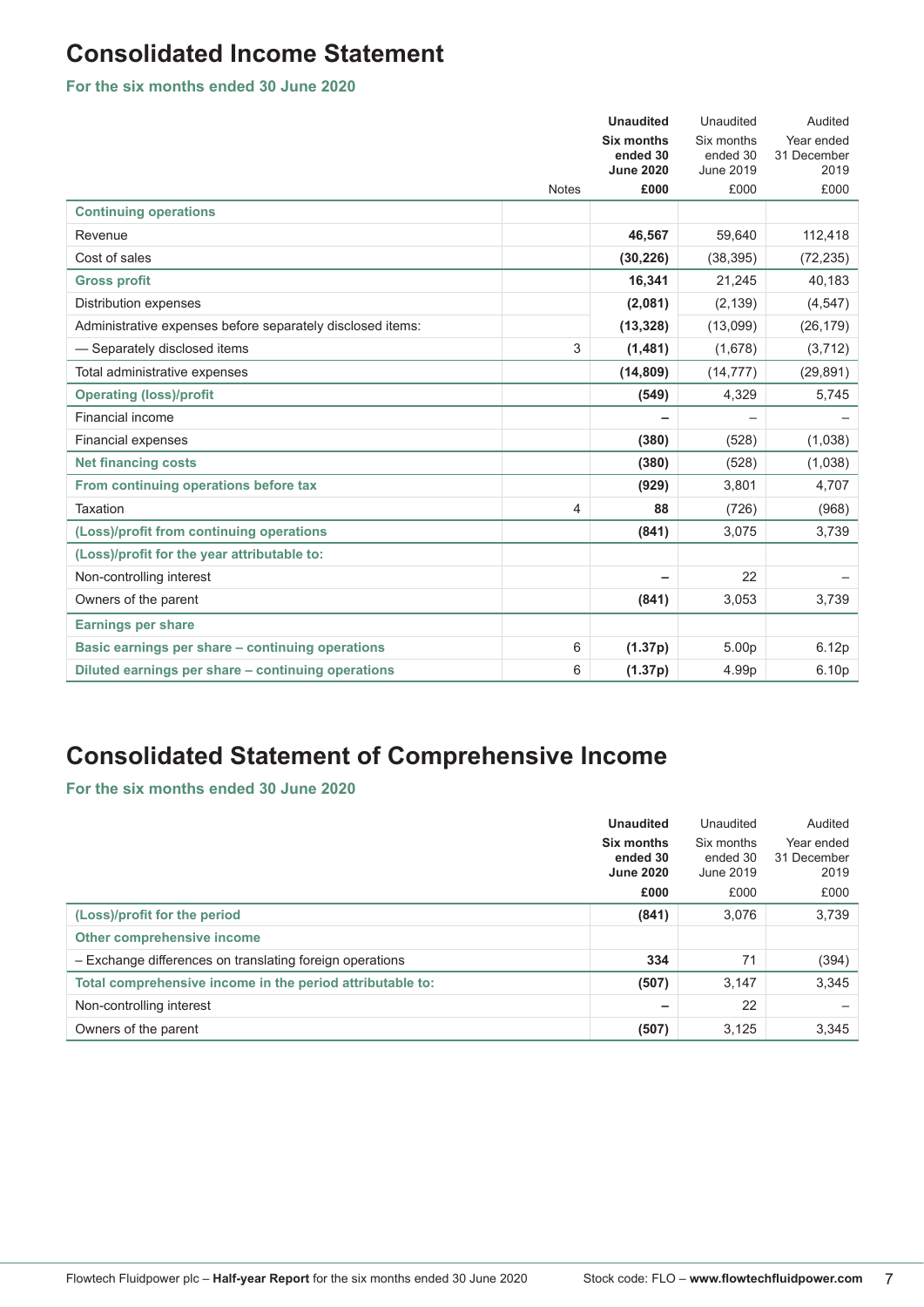## **Consolidated Statement of Financial Position**

**As at 30 June 2020**

|                                                       | <b>Unaudited</b>              | Unaudited              | Audited                   |
|-------------------------------------------------------|-------------------------------|------------------------|---------------------------|
|                                                       | <b>Six months</b><br>ended 30 | Six months<br>ended 30 | Year ended<br>31 December |
|                                                       | <b>June 2020</b>              | June 2019              | 2019                      |
|                                                       | £000                          | £000                   | £000                      |
| <b>Assets</b>                                         |                               |                        |                           |
| <b>Non-current assets</b>                             |                               |                        |                           |
| Goodwill                                              | 63,216                        | 62,959                 | 63,014                    |
| Other intangible assets                               | 6,047                         | 7,089                  | 6,573                     |
| Property, plant and equipment                         | 6,957                         | 6,717                  | 6,528                     |
| Right-of-use assets                                   | 7,385                         | 8,752                  | 8,228                     |
| Total non-current assets                              | 83,605                        | 85,517                 | 84,343                    |
| <b>Current assets</b>                                 |                               |                        |                           |
| Inventories                                           | 22,639                        | 28,130                 | 24,000                    |
| Trade and other receivables                           | 20,050                        | 27,034                 | 21,377                    |
| Prepayments                                           | 1,672                         | 1,057                  | 759                       |
| Cash and cash equivalents                             | 7,082                         | 3,881                  | 3,446                     |
| <b>Total current assets</b>                           | 51,443                        | 60,102                 | 49,582                    |
| <b>Liabilities</b>                                    |                               |                        |                           |
| <b>Current liabilities</b>                            |                               |                        |                           |
| Interest-bearing borrowings                           | 16,000                        | 18,605                 | 16,055                    |
| Lease liabilities - current                           | 1,845                         | 1,426                  | 1,635                     |
| Trade and other payables                              | 18,344                        | 18,403                 | 15,510                    |
| Deferred and contingent consideration                 |                               | 1,005                  |                           |
|                                                       |                               |                        | 214                       |
| Tax payable                                           | $\overline{a}$                | 1,659                  | 298                       |
| <b>Total current liabilities</b>                      | 36,189                        | 41,098                 | 33,712                    |
| <b>Net current assets</b>                             | 15,254                        | 19,004                 | 15,870                    |
| <b>Non-current liabilities</b>                        |                               |                        |                           |
| Interest-bearing borrowings                           | 4,000                         | 4,000                  | 4,008                     |
| Lease liabilities - non-current                       | 5,773                         | 7,394                  | 6,735                     |
| Provisions                                            | 363                           | 411                    | 417                       |
| Deferred tax liabilities                              | 1,417                         | 1,709                  | 1,519                     |
| Total non-current liabilities                         | 11,553                        | 13,514                 | 12,679                    |
| <b>Net assets</b>                                     | 87,306                        | 91,007                 | 87,534                    |
| Equity directly attributable to owners of the Parent  |                               |                        |                           |
| Share capital                                         | 30,747                        | 30,564                 | 30,579                    |
| Share premium                                         | 60,959                        | 60,959                 | 60,959                    |
| Other reserves                                        | 187                           | 187                    | 187                       |
| Shares owned by the Employee Benefit Trust (EBT)      | (372)                         | (400)                  | (372)                     |
| Merger reserve                                        | 293                           | 293                    | 293                       |
| Merger relief reserve                                 | 3,645                         | 3,575                  | 3,599                     |
| Currency translation reserve                          | 711                           | 727                    | 244                       |
| <b>Retained losses</b>                                | (8, 864)                      | (4,940)                | (7, 955)                  |
| Total equity attributable to the owners of the Parent | 87,306                        | 90,965                 | 87,534                    |
| <b>Non-controlling interest</b>                       |                               | 42                     |                           |
| <b>Total equity</b>                                   | 87,306                        | 91,007                 | 87,534                    |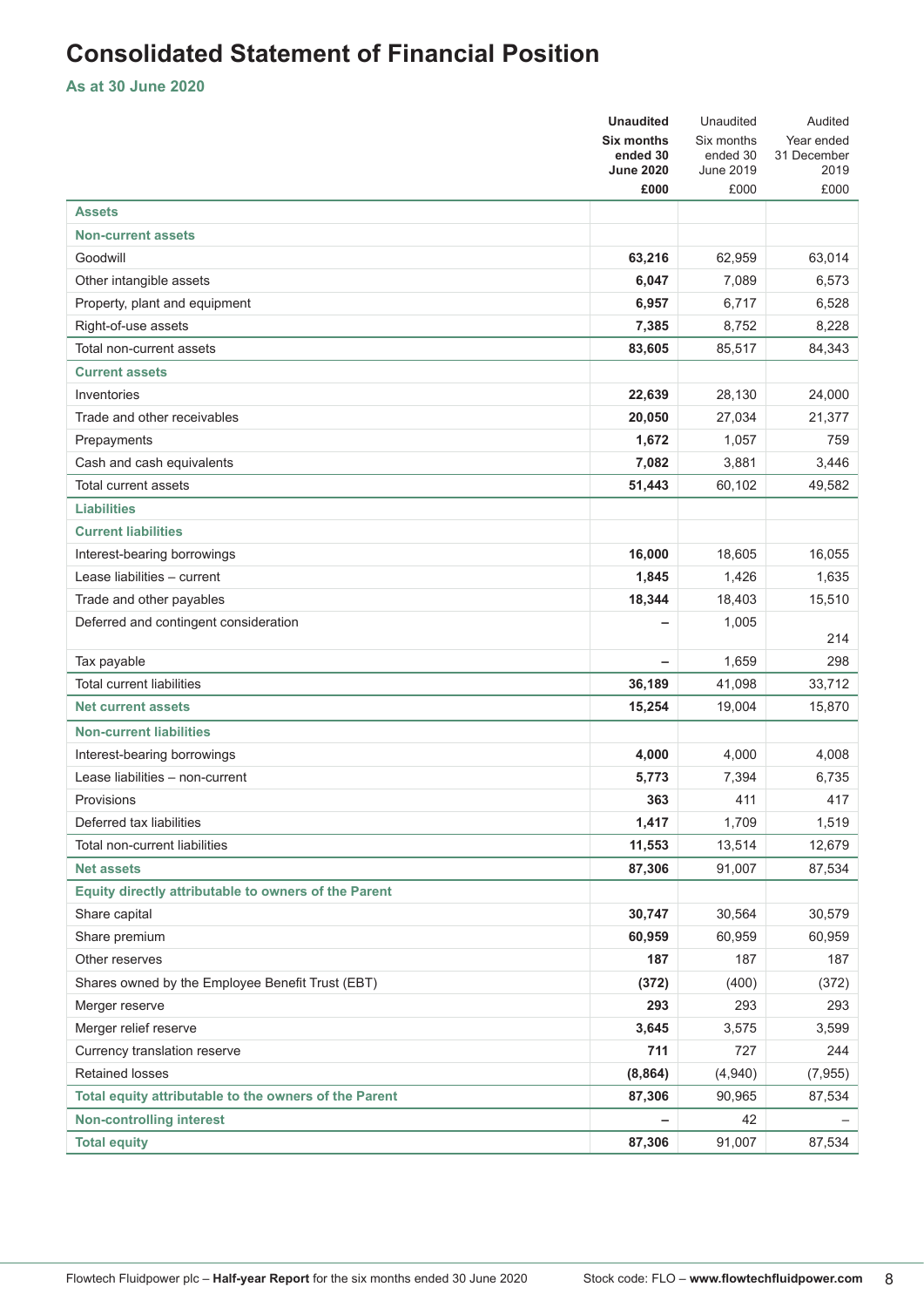## **Consolidated Statement of Changes in Equity**

**For the six months ended 30 June 2020**

|                                                     | <b>Share</b><br>capital<br>£000 | <b>Share</b><br>premium<br>£000 | reserve<br>£000 | <b>Shares</b><br>Other owned by<br>the EBT<br>£000 | <b>Merger</b><br>reserve<br>£000 | Merger<br>relief<br>reserve<br>£000 | Currency<br>translation Retained<br>reserve<br>£000 | losses<br>£000 | Non-<br>controlling<br>interest<br>£000 | Total<br>equity<br>£000 |
|-----------------------------------------------------|---------------------------------|---------------------------------|-----------------|----------------------------------------------------|----------------------------------|-------------------------------------|-----------------------------------------------------|----------------|-----------------------------------------|-------------------------|
| Six months ended 30 June 2020, unaudited            |                                 |                                 |                 |                                                    |                                  |                                     |                                                     |                |                                         |                         |
| <b>Balance at</b><br>1 January 2020                 | 30,579                          | 60,959                          | 187             | (372)                                              | 293                              | 3,599                               | 244                                                 | (7, 955)       |                                         | 87,534                  |
| Profit for the period                               | -                               | -                               | -               | -                                                  | -                                |                                     |                                                     | (841)          | -                                       | (841)                   |
| Other comprehensive<br>income                       | -                               | -                               | -               | -                                                  | -                                | -                                   | 467                                                 | (133)          | -                                       | 334                     |
| <b>Total comprehensive</b><br>income for the period |                                 | -                               | -               | -                                                  | -                                |                                     | 467                                                 | (974)          |                                         | (507)                   |
| <b>Transactions</b><br>with owners                  |                                 |                                 |                 |                                                    |                                  |                                     |                                                     |                |                                         |                         |
| Issue of share capital                              | 168                             |                                 |                 |                                                    |                                  | 46                                  |                                                     |                |                                         | 214                     |
| Share-based payment<br>charge                       | -                               |                                 |                 |                                                    |                                  |                                     |                                                     | 65             |                                         | 65                      |
| <b>Total transactions</b><br>with owners            | 168                             | -                               | -               | ۰                                                  | -                                | 46                                  |                                                     | 65             | -                                       | 279                     |
| <b>Balance at</b><br>30 June 2020                   | 30,747                          | 60,959                          | 187             | (372)                                              | 293                              | 3,645                               | 711                                                 | (8, 864)       |                                         | 87,306                  |

#### **For the six months ended 30 June 2019**

|                                                     | Share<br>capital<br>£000 | Share<br>premium<br>£000 | Other<br>reserve<br>£000 | Shares<br>owned by<br>the EBT<br>£000 | Merger<br>reserve<br>£000 | Merger<br>relief<br>reserve<br>£000 | Currency<br>translation<br>reserve<br>£000 | Retained<br>losses<br>£000 | Non-<br>controlling<br>interest<br>£000 | Total<br>equity<br>£000 |
|-----------------------------------------------------|--------------------------|--------------------------|--------------------------|---------------------------------------|---------------------------|-------------------------------------|--------------------------------------------|----------------------------|-----------------------------------------|-------------------------|
| Six months ended 30 June 2019, unaudited            |                          |                          |                          |                                       |                           |                                     |                                            |                            |                                         |                         |
| <b>Balance at</b><br>1 January 2019                 | 30,460                   | 60,793                   | 187                      | (413)                                 | 293                       | 3,575                               | 664                                        | (8, 146)                   | 20                                      | 87,433                  |
| Profit for the period                               | -                        | -                        | $\overline{\phantom{0}}$ |                                       | $\overline{\phantom{0}}$  | -                                   |                                            | 3,053                      | 22                                      | 3,075                   |
| Other comprehensive<br>income                       | -                        | $\qquad \qquad -$        | —                        | $\overline{\phantom{0}}$              | -                         | -                                   | 63                                         | 8                          | $\qquad \qquad -$                       | 71                      |
| <b>Total comprehensive</b><br>income for the period |                          | -                        | -                        | -                                     | —                         | -                                   | 63                                         | 3,061                      | 22                                      | 3,146                   |
| <b>Transactions</b><br>with owners                  |                          |                          |                          |                                       |                           |                                     |                                            |                            |                                         |                         |
| Issue of share capital                              | 104                      | 166                      | -                        | -                                     | -                         |                                     |                                            |                            |                                         | 270                     |
| Share-based payment<br>charge                       | -                        | $\qquad \qquad -$        | -                        | -                                     | -                         | -                                   |                                            | 96                         |                                         | 96                      |
| Share options settled                               | -                        | -                        | -                        | 13                                    | -                         | -                                   |                                            | 49                         | -                                       | 62                      |
| <b>Total transactions</b><br>with owners            | 104                      | 166                      | -                        | 13                                    | -                         | -                                   |                                            | 145                        |                                         | 428                     |
| <b>Balance at</b><br>30 June 2019                   | 30,564                   | 60,959                   | 187                      | (400)                                 | 293                       | 3,575                               | 727                                        | (4,940)                    | 42                                      | 91,007                  |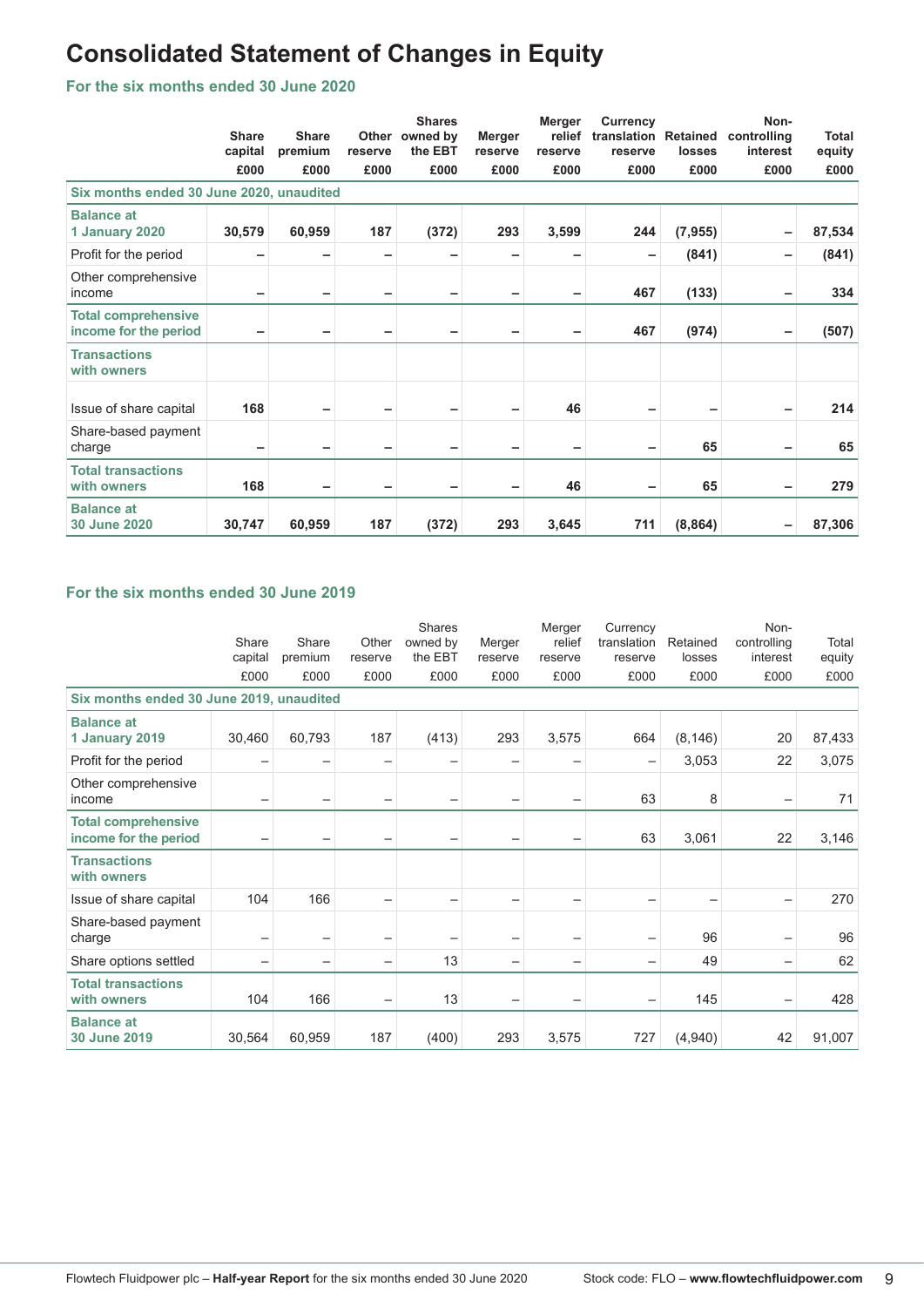## **Consolidated Statement of Changes in Equity**

#### **For the twelve months ended 31 December 2019**

|                                                   | Share<br>capital<br>£000 | Share<br>premium<br>£000 | Other<br>reserve<br>£000 | Shares<br>owned by<br>the EBT<br>£000 | Merger<br>reserve<br>£000 | Merger<br>relief<br>reserve<br>£000 | Currency<br>translation<br>reserve<br>£000 | Retained<br>losses<br>£000 | Non-<br>controlling<br>interest<br>£000 | Total<br>equity<br>£000 |
|---------------------------------------------------|--------------------------|--------------------------|--------------------------|---------------------------------------|---------------------------|-------------------------------------|--------------------------------------------|----------------------------|-----------------------------------------|-------------------------|
| Twelve months ended 31 December 2019, audited     |                          |                          |                          |                                       |                           |                                     |                                            |                            |                                         |                         |
| <b>Balance at</b><br>1 January 2019               | 30,460                   | 60,793                   | 187                      | (413)                                 | 293                       | 3,575                               | 664                                        | (8, 146)                   | 20                                      | 87,433                  |
| Profit for the year                               | $\overline{\phantom{0}}$ | -                        | $\overline{\phantom{0}}$ |                                       | $\overline{\phantom{0}}$  | -                                   |                                            | 3,739                      | -                                       | 3,739                   |
| Other comprehensive<br>income                     | -                        | -                        |                          | -                                     | $\overline{\phantom{0}}$  | —                                   | (420)                                      | 26                         | -                                       | (394)                   |
| <b>Total comprehensive</b><br>income for the year | -                        | -                        | $\overline{\phantom{0}}$ |                                       | $\qquad \qquad -$         | -                                   | (420)                                      | 3,765                      | $\overline{\phantom{0}}$                | 3,345                   |
| <b>Transactions</b><br>with owners                |                          |                          |                          |                                       |                           |                                     |                                            |                            |                                         |                         |
| Issue of share capital                            | 25                       | 45                       | $\qquad \qquad -$        | $\overline{\phantom{0}}$              | $\overline{\phantom{0}}$  | $\overline{\phantom{0}}$            |                                            |                            | $\overline{\phantom{0}}$                | 70                      |
| Purchase of minority<br>shares                    | -                        | $\overline{\phantom{0}}$ | $\overline{\phantom{0}}$ | ۳                                     | $\overline{\phantom{0}}$  |                                     |                                            | (270)                      | (20)                                    | (290)                   |
| Shares issued in<br>consideration                 | 94                       | 121                      | $\qquad \qquad -$        | $\overline{\phantom{0}}$              | $\qquad \qquad -$         | 24                                  |                                            |                            |                                         | 239                     |
| Other movements in<br>share capital               | -                        | $\overline{\phantom{0}}$ |                          | $\overline{\phantom{0}}$              | $\overline{\phantom{0}}$  |                                     |                                            | 133                        | -                                       | 133                     |
| Share-based payment<br>charge                     | $\overline{\phantom{m}}$ | $\overline{\phantom{0}}$ | $\qquad \qquad -$        | $\overline{\phantom{0}}$              | $\qquad \qquad -$         | $\overline{\phantom{0}}$            | $\overline{\phantom{0}}$                   | 143                        | $\overline{\phantom{0}}$                | 143                     |
| Share options settled                             | -                        | $\overline{\phantom{0}}$ | $\qquad \qquad -$        | 41                                    | $\qquad \qquad -$         | $\qquad \qquad -$                   | $\overline{\phantom{0}}$                   | 169                        | $\qquad \qquad -$                       | 210                     |
| Equity dividends paid                             | -                        | $\overline{\phantom{0}}$ | $\qquad \qquad -$        | $\overline{\phantom{0}}$              | $\qquad \qquad -$         | $\qquad \qquad -$                   | -                                          | (3,749)                    | $\overline{\phantom{m}}$                | (3,749)                 |
| <b>Total transactions</b><br>with owners          | 119                      | 166                      | $\overline{\phantom{0}}$ | 41                                    | 293                       | 24                                  |                                            | (3, 574)                   | (20)                                    | (3, 244)                |
| <b>Balance at</b><br>31 December 2019             | 30,579                   | 60,959                   | 187                      | (372)                                 | 293                       | 3,599                               | 244                                        | (7, 955)                   |                                         | 87,534                  |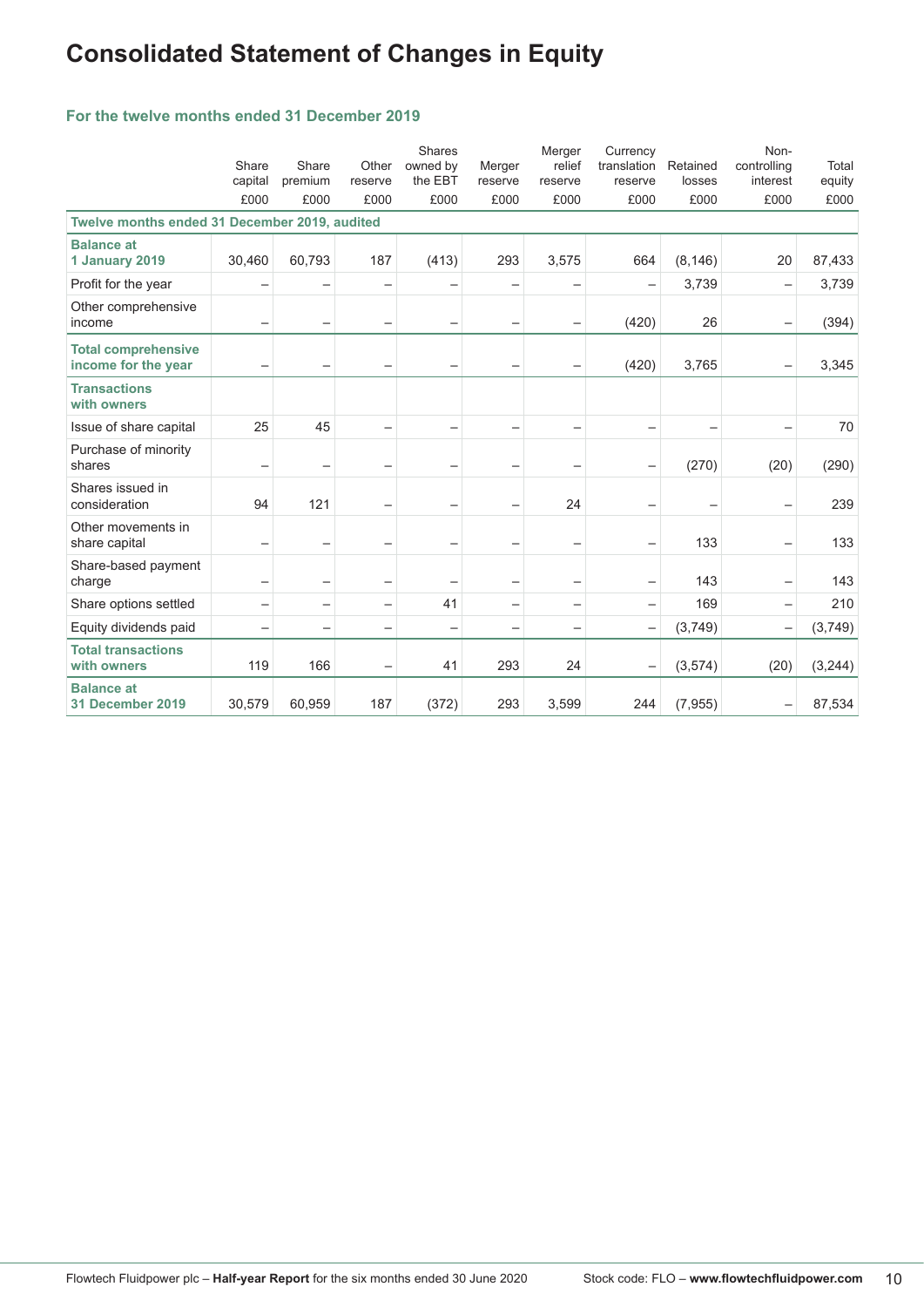## **Consolidated Statement of Cash Flows**

**For the six months ended 30 June 2020**

|                                                          |              | <b>Unaudited</b>       | Unaudited                | Audited                   |
|----------------------------------------------------------|--------------|------------------------|--------------------------|---------------------------|
|                                                          |              | Six months<br>ended 30 | Six months<br>ended 30   | Year ended<br>31 December |
|                                                          |              | <b>June 2020</b>       | June 2019                | 2019                      |
|                                                          | <b>Notes</b> | £000                   | £000                     | £000                      |
| Net cash from operating activities                       | 8            | 6.203                  | 4,443                    | 13,246                    |
| <b>Cash flow from investing activities</b>               |              |                        |                          |                           |
| Acquisition of property, plant and equipment             |              | (1, 221)               | (519)                    | (756)                     |
| Proceeds from sale of property, plant and equipment      |              | 189                    | 24                       | 39                        |
| Acquisition of subsidiary                                |              | (202)                  |                          | (38)                      |
| Payment of deferred and contingent consideration         |              | (218)                  | (1,630)                  | (2,635)                   |
| Net cash used in investing activities                    |              | (1, 452)               | (2, 125)                 | (3,390)                   |
| <b>Cash flows from financing activities</b>              |              |                        |                          |                           |
| Net proceeds from the issue of share capital             |              | ۰                      | 70                       | 70                        |
| Repayment of lease liabilities                           |              | (792)                  | (778)                    | (1632)                    |
| Net cash settled share options                           |              | ۰                      | (47)                     |                           |
| Interest on right of use leases                          |              | (131)                  | (141)                    | (282)                     |
| Other interest paid                                      |              | (249)                  | (387)                    | (756)                     |
| Repayment of loan by EBT                                 |              | -                      | 15                       | 47                        |
| Dividends paid                                           | 5            | ۰                      | $\overline{\phantom{0}}$ | (3,749)                   |
| Share option payments to staff                           |              |                        |                          | (61)                      |
| Net cash generated from/(used in) financing activities   |              | (1, 172)               | (1, 268)                 | (6, 363)                  |
| Net change in cash and cash equivalents                  |              | 3,579                  | 1,050                    | 3,493                     |
| Cash and cash equivalents at start of period             |              | 3,446                  | 253                      | 253                       |
| <b>Exchange differences on cash and cash equivalents</b> |              | 57                     | 78                       | (300)                     |
| Cash and cash equivalents at end of period               |              | 7,082                  | 1,381                    | 3,446                     |
| <b>Cash and cash equivalents</b>                         |              | 7,082                  | 3,881                    | 3,446                     |
| <b>Bank overdraft</b>                                    |              | ۰                      | (2,500)                  |                           |
| Cash and cash equivalents at end of period               |              | 7,082                  | 1,381                    | 3,446                     |

#### **Reconciliation of liabilities arising from financing activities**

The changes in the Group's liabilities arising from financing activities can be classified as follows:

|                        | Long-term<br>borrowings  | <b>Short term</b><br>borrowings | Lease<br>liabilities | <b>Total</b> |
|------------------------|--------------------------|---------------------------------|----------------------|--------------|
|                        | £000                     | £000                            | £000                 | £000         |
| At 1 January 2020      | 4,000                    | 16,000                          | 8,433                | 28,433       |
| <b>Cash flows:</b>     |                          |                                 |                      |              |
| Repayment              | -                        | -                               | (792)                | (792)        |
| Proceeds               | $\overline{\phantom{0}}$ | -                               |                      |              |
| Other lease movements  | -                        | -                               | (67)                 | (67)         |
| Non cash:              |                          |                                 |                      |              |
| Acquisition            | -                        | -                               | 44                   | 44           |
| <b>At 30 June 2020</b> | 4,000                    | 16,000                          | 7,618                | 27,618       |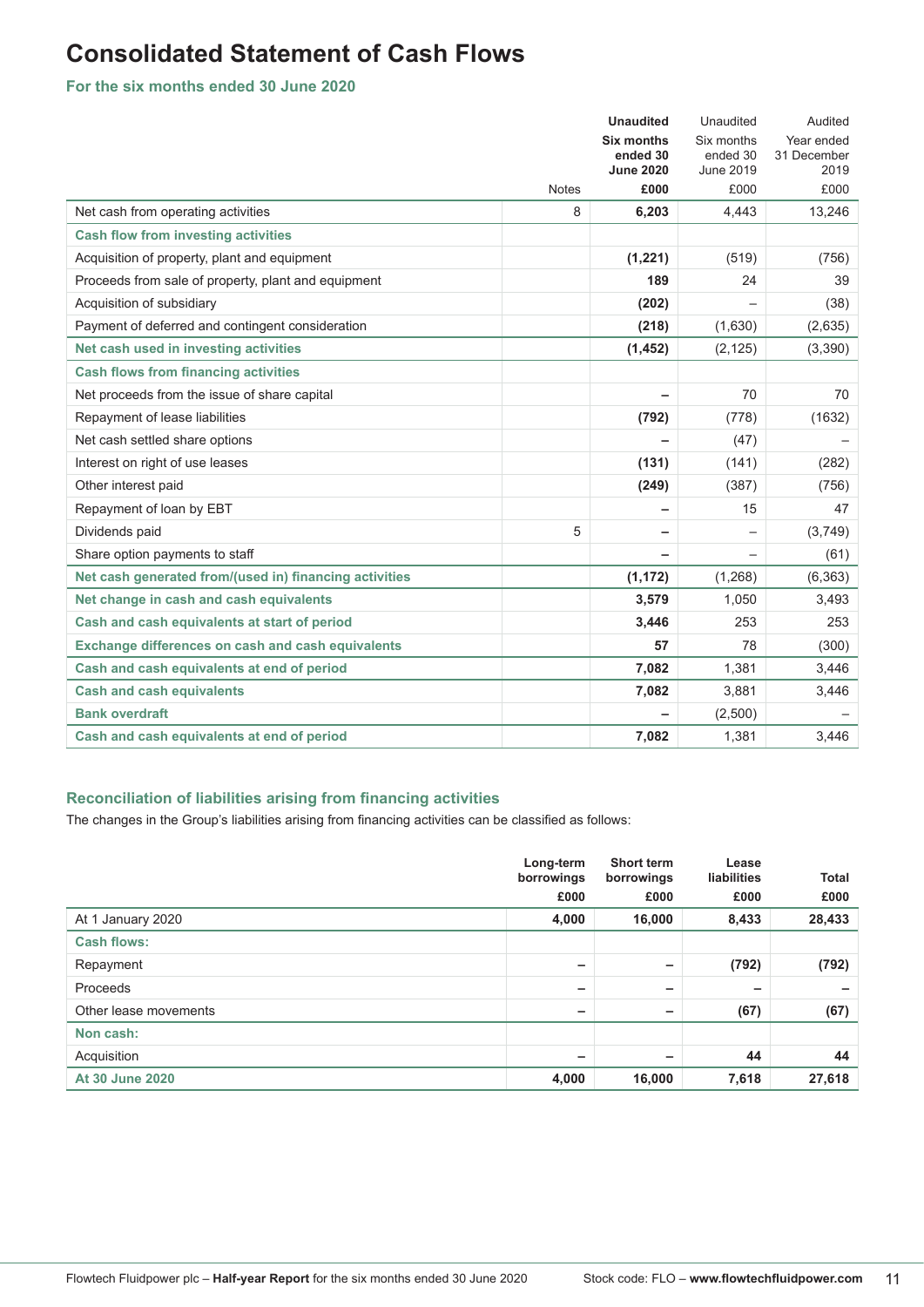#### **For the six months ended 30 June 2020**

#### **1. General Information**

The principal activity of Flowtech Fluidpower plc (the 'Company') and its subsidiaries (together, the 'Group') is the distribution of engineering components and assemblies, concentrating on the fluid power industry. The Company is a public limited company, incorporated and domiciled in the United Kingdom. The address of its registered office is Bollin House, Wilmslow, SK9 1DP. The registered number is 09010519.

As permitted, this Half-year Report has been prepared in accordance with the AIM rules and not in accordance with IAS 34 'Interim Financial Reporting'. The consolidated financial statements are prepared under the historical cost convention, as modified by the revaluation of certain financial instruments.

This consolidated half-year Report and the financial information for the six months ended 30 June 2020 does not constitute full statutory accounts within the meaning of section 434 of the Companies Act 2006 and are unaudited. This unaudited Half-year Report was approved by the Board of Directors on 08 September 2020.

The Group's financial statements for the year ended 31 December 2019 have been filed with the Registrar of Companies. The Group's auditor's report on these financial statements was unqualified and did not contain a statement under section 498 (2) or (3) of the Companies Act 2006.

#### **Electronic communications**

The Company is not proposing to bulk print and distribute hard copies of this Half-year Report unless specifically requested by individual shareholders. The Board believes that by utilising electronic communication it delivers savings to the Company in terms of administration, printing and postage, and environmental benefits through reduced consumption of paper and inks, as well as speeding up the provision of information to shareholders.

News updates, regulatory news, and financial statements can be viewed and downloaded from the Group's website: **www.flowtechfluidpower.com.** 

Copies can also be requested from:

**The Company Secretary, Flowtech Fluidpower plc, Bollin House, Bollin Walk, Wilmslow, SK9 1DP. email: info@flowtechfluidpower.com.**

#### **2. Accounting Policies**

#### **2.1 Basis of preparation**

The financial information set out in this consolidated Half-year Report has been prepared under International Financial Reporting Standards (IFRS) as adopted by the European Union and in accordance with the accounting policies which will be adopted in presenting the Group's Annual Report and Financial Statements for the year ended 31 December 2020. These are consistent with the accounting policies used in the Financial Statements for the year ended 31 December 2019.

#### **2.2 Going concern**

The financial statements are prepared on a going concern basis. The Directors believe this to be the most appropriate basis for the following reasons:

- The Group generated underlying operating profit of £0.9m in a half-year period which was materially affected by the unprecedented, unforeseen circumstances of COVID-19;
- July and August have seen improving trends in terms of Revenue and profitability;
- The Group has achieved significant debt reduction over the last 18 months and has been consistently operating with significant headroom against the £25m banking facilities.

In addition, we have recently agreed the renewal of our Banking facilities which will see our aggregate £25m facilities in place for a further three-year period; the facilities are currently being documented by lawyers and we expect this to be complete by the end of September. As part of this, we have refreshed our Banking covenants to reflect the unexpected reduction in our level of profitability as a result of COVID-19; as a result of this we expect to continue to satisfy all covenant and other requirements within the Banking agreement.

As referred to our 2019 Report & Accounts, we continue to recognise that the potential prolonged impact of the COVID-19 pandemic presents a material uncertainty that could potentially cast doubt on the Group and Parent Company's ability to continue as a going concern. Nevertheless, taking all factors into consideration, the Directors have a reasonable expectation that the Group and Parent Company has adequate resources to continue in operational existence for the foreseeable future. For these reasons, the Directors continue to adopt the going concern basis in preparing the half year report and accounts. These financial statements do not reflect any adjustments which would result from the going concern basis of preparation proving to be inappropriate.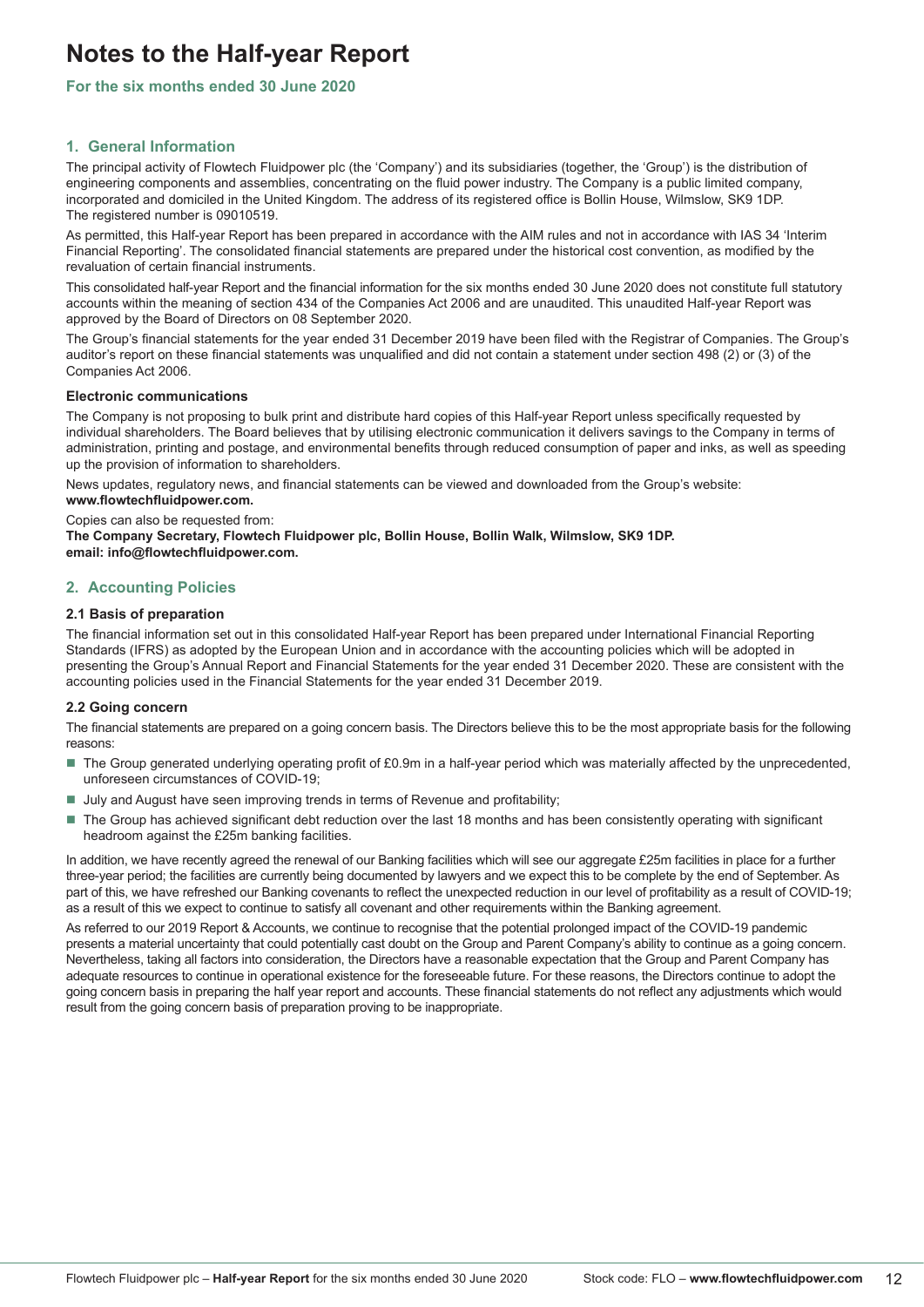#### **For the six months ended 30 June 2020**

#### **3. Operating Segments**

The Group comprises the following two operating segments which are defined by trading activity:

- **Components** Supply of hydraulic and pneumatic consumables, predominantly through distribution for maintenance and repair operations across all industry sectors, supported by supply agreements direct to a broad range of OEMs.
- **Services –** Bespoke design, manufacturing, commissioning, installation and servicing of systems to manufacturers of specialised industrial and mobile hydraulic OEMs and additionally a wide range of industrial end users.

The Board is the chief operating decision maker (CODM). The CODM manages the business using an underlying profit figure. Only finance income and costs secured on the assets of the operating segment are included in the segment results. Finance income and costs relating to loans held by the Company are not included in the segment result that is assessed by the CODM. Transfer prices between operating segments are on an arm's length basis.

The Directors believe that the underlying operating profit provides additional useful information on key performance trends to Shareholders. The term 'underlying' is not a defined term under IFRS and may not be comparable with similarly titled profit measurements reported by other companies. A reconciliation of the underlying operating result to operating profit/(loss) from continuing operations is shown below. The principal adjustments made are in respect of the separately disclosed items and are as detailed at the end of this note.

Segment information for the reporting periods is as follows:

|                                                                       |                   |                 | Inter-segmental | Central  | <b>Total</b><br>continuing |
|-----------------------------------------------------------------------|-------------------|-----------------|-----------------|----------|----------------------------|
|                                                                       | <b>Components</b> | <b>Services</b> | transactions    | costs    | operations                 |
|                                                                       | £000              | £000            | £000            | £000     | £000                       |
| Six months ended 30 June 2020                                         |                   |                 |                 |          |                            |
| Income statement - continuing operations:                             |                   |                 |                 |          |                            |
| Revenue from external customers                                       | 39,124            | 7,443           | -               |          | 46,567                     |
| Inter-segment revenue                                                 | 2,490             | 504             | (2,994)         | -        |                            |
| Total revenue                                                         | 41,614            | 7,947           | (2,994)         | -        | 46,567                     |
| <b>Underlying operating result</b>                                    | 3,331             | (94)            | -               | (2,305)  | 932                        |
| Net financing costs                                                   | (131)             | (3)             | -               | (246)    | (380)                      |
| <b>Underlying segment result</b>                                      | 3,200             | (97)            | -               | (2, 551) | 552                        |
| Separately disclosed items                                            | (683)             |                 | -               | (798)    | (1,481)                    |
| Profit/(loss) before tax                                              | 2,517             | (97)            | -               | (3, 349) | (929)                      |
| <b>Specific disclosure items</b>                                      |                   |                 |                 |          |                            |
| Depreciation                                                          | 1,169             | 132             | -               | 46       | 1,347                      |
| Amortisation                                                          | 463               | 63              | -               |          | 526                        |
| Reconciliation of underlying operating result<br>to operating profit: |                   |                 |                 |          |                            |
| Underlying operating result (*)                                       | 3,331             | (94)            | -               | (2,305)  | 932                        |
| Separately disclosed items                                            | (683)             |                 | -               | (798)    | (1,481)                    |
| <b>Operating profit/(loss)</b>                                        | 2,648             | (94)            | -               | (3, 103) | (549)                      |

(\*) Underlying operating result is continuing operations' operating profit before separately disclosed items (note 3).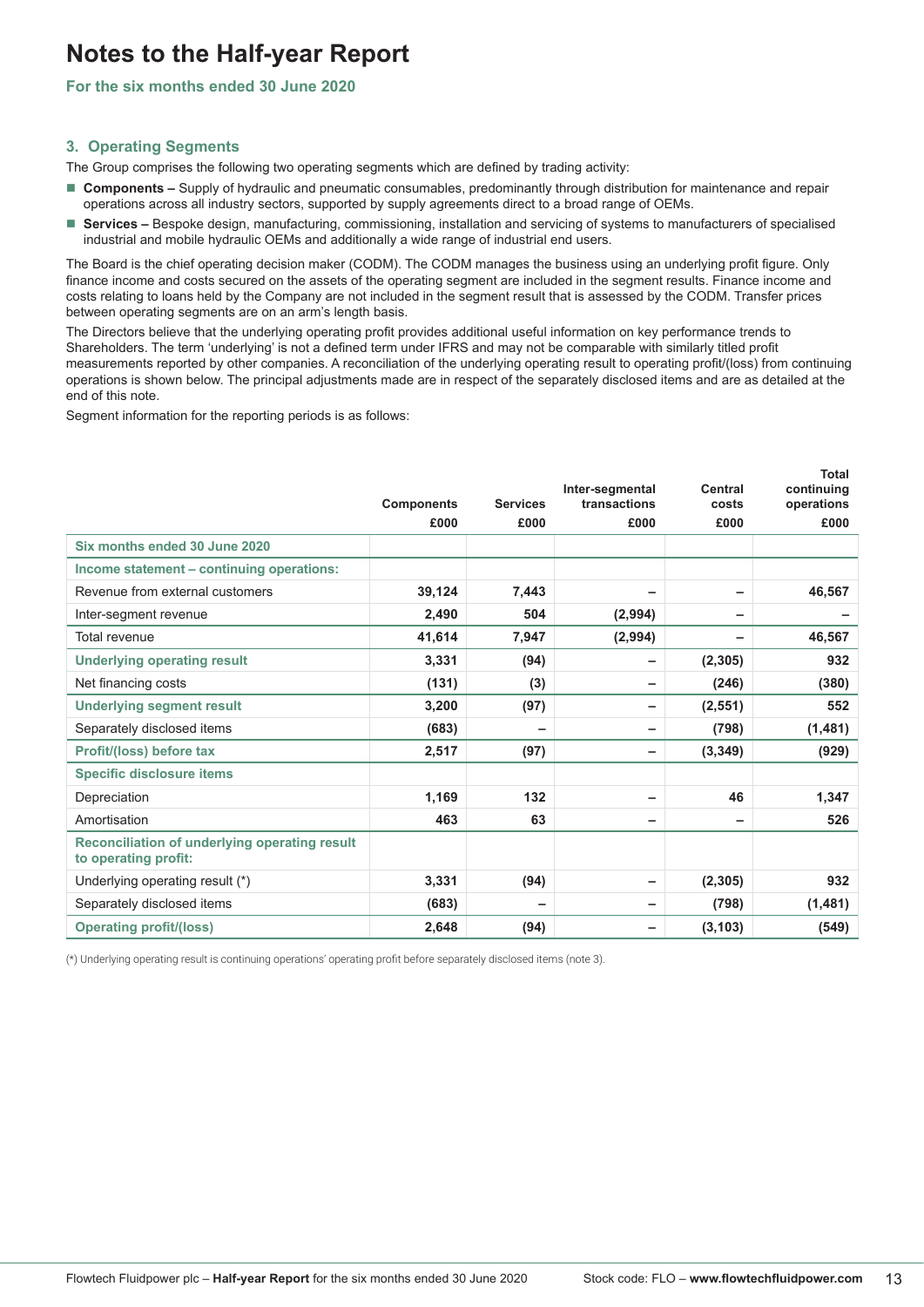**For the six months ended 30 June 2020**

#### **3. Operating Segments continued**

|                                                                       | Components | Services | Inter-segmental<br>transactions | Central<br>costs | Total continuing<br>operations |
|-----------------------------------------------------------------------|------------|----------|---------------------------------|------------------|--------------------------------|
|                                                                       | £000       | £000     | £000                            | £000             | £000                           |
| Six months ended 30 June 2019                                         |            |          |                                 |                  |                                |
| Income statement - continuing operations:                             |            |          |                                 |                  |                                |
| Revenue from external customers                                       | 50,001     | 9,639    | $\qquad \qquad -$               | -                | 59,640                         |
| Inter-segment revenue                                                 | 1,224      | 10       | (1,234)                         | -                |                                |
| Total revenue                                                         | 51,225     | 9,649    | (1, 234)                        | —                | 59,640                         |
| Underlying operating result*                                          | 7,945      | 241      | -                               | (2,091)          | 6,095                          |
| Net financing costs                                                   | (33)       |          | $\qquad \qquad -$               | (494)            | (528)                          |
| <b>Underlying segment result</b>                                      | 7,912      | 241      | $\qquad \qquad -$               | (2, 585)         | 5,567                          |
| Impact of fair value adjustment to inventory                          | (88)       |          | $\overline{\phantom{0}}$        |                  | (88)                           |
| Separately disclosed items                                            | (767)      | (20)     | $\qquad \qquad -$               | (892)            | (1,678)                        |
| Profit/(loss) before tax                                              | 7,058      | 221      | $\overline{\phantom{0}}$        | (3, 477)         | 3,801                          |
| <b>Specific disclosure items</b>                                      |            |          |                                 |                  |                                |
| Depreciation                                                          | 1,212      | 90       | $\qquad \qquad -$               | 21               | 1,323                          |
| Amortisation                                                          | 473        | 62       | -                               |                  | 535                            |
| Reconciliation of underlying operating result<br>to operating profit: |            |          |                                 |                  |                                |
| Underlying operating result*                                          | 7,945      | 241      | $\overline{\phantom{0}}$        | (2,091)          | 6,095                          |
| Impact of fair value adjustment to inventory                          | (88)       |          | $\qquad \qquad -$               |                  | (88)                           |
| Separately disclosed items                                            | (767)      | (20)     | $\qquad \qquad -$               | (891)            | (1,678)                        |
| <b>Operating profit/(loss)</b>                                        | 7,090      | 221      | $\qquad \qquad -$               | (2,982)          | 4,329                          |

\*Underlying operating result is continuing operations' operating profit before separately disclosed items (note 3) and the impact of fair value adjustment to inventory acquired through business combinations (IFRS 3).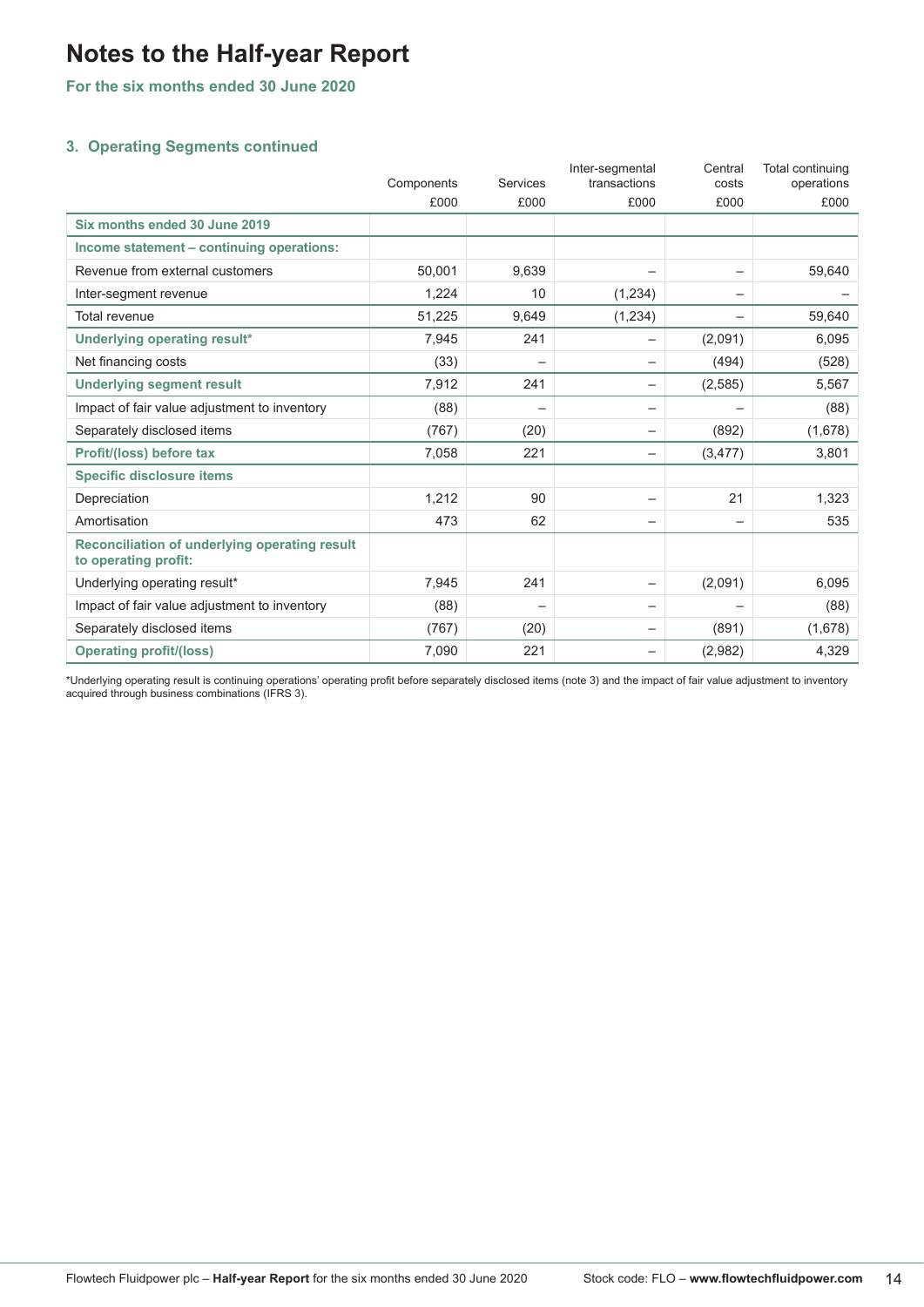**For the six months ended 30 June 2020**

#### **3. Operating Segments continued**

|                                                                       | Components | Services | Inter-segmental<br>transactions | Central<br>costs | Total continuing<br>operations |
|-----------------------------------------------------------------------|------------|----------|---------------------------------|------------------|--------------------------------|
|                                                                       | £000       | £000     | £000                            | £000             | £000                           |
| Year ended 31 December 2019                                           |            |          |                                 |                  |                                |
| Income statement - continuing operations:                             |            |          |                                 |                  |                                |
| Revenue from external customers                                       | 96,348     | 16,070   |                                 |                  | 112,418                        |
| Inter-segment revenue                                                 | 3,199      | 232      | (3,431)                         |                  |                                |
| <b>Total revenue</b>                                                  | 99,547     | 16,302   | (3, 431)                        |                  | 112,418                        |
| <b>Underlying operating result</b>                                    | 13,995     | (59)     |                                 | (4,329)          | 9,607                          |
| Net financing costs                                                   | (46)       | (2)      |                                 | (708)            | (756)                          |
| Underlying segment result*                                            | 13,949     | (61)     |                                 | (5,037)          | 8,851                          |
| Impact of fair value adjustment to inventory                          | (297)      |          |                                 |                  | (297)                          |
| Impact of re-statement under IFRS 16 on profit<br>before tax          | (126)      | 1        | $\overline{\phantom{0}}$        | (10)             | (135)                          |
| Separately disclosed items                                            | (1, 114)   | (689)    |                                 | (1,909)          | (3, 712)                       |
| Profit/(loss) before tax                                              | 12,412     | (749)    |                                 | (6,956)          | 4,707                          |
| <b>Specific disclosure items</b>                                      |            |          |                                 |                  |                                |
| Depreciation                                                          | 2,266      | 245      | $\qquad \qquad -$               | 106              | 2,617                          |
| Amortisation                                                          | 927        | 124      |                                 |                  | 1,051                          |
| Reconciliation of underlying operating result<br>to operating profit: |            |          |                                 |                  |                                |
| Underlying operating result*                                          | 13,995     | (59)     |                                 | (4, 329)         | 9,607                          |
| Impact of fair value adjustment to inventory                          | (297)      |          | $\qquad \qquad -$               |                  | (297)                          |
| Impact of re-statement under IFRS 16 on<br>operating profit           | 143        | 6        |                                 | (2)              | 147                            |
| Separately disclosed items                                            | (1, 114)   | (689)    |                                 | (1,909)          | (3,712)                        |
| Operating profit/(loss)                                               | 12,727     | (742)    |                                 | (6, 240)         | 5,745                          |

\*Underlying operating result is continuing operations' operating profit before separately disclosed items (note 3), the impact of fair value adjustment to inventory acquired through business combinations (IFRS 3) and IFRS 16 adjustments to operating lease rental costs.

#### **Reconciliation of Underlying Operating Result in Note 3 to Financial Highlights on Page 1**

|                                                                    | Total continuing<br>operations |
|--------------------------------------------------------------------|--------------------------------|
|                                                                    | £000                           |
| Underlying operating result (*) shown above                        | 9,607                          |
| Add back impact of re-statements under IFRS 16 on operating profit | 147                            |
| Underlying operating profit (*) shown on Page 1 of RNS             | 9.754                          |

\*Underlying operating result is continuing operations' operating profit before separately disclosed items (note 3), the impact of fair value adjustment to inventory acquired through business combinations (IFRS 3) and IFRS 16 adjustments to operating lease rental costs. The inclusion of the IFRS16 adjustment was necessary to compare 2019 to prior periods because, as permitted by the standard, prior periods were not restated for the introduction of IFRS16. In order to compare 2019 with future periods, this adjustment is now unnecessary. Accordingly, the 2019 comparative in the table on page 1 and page 5 have been adjusted.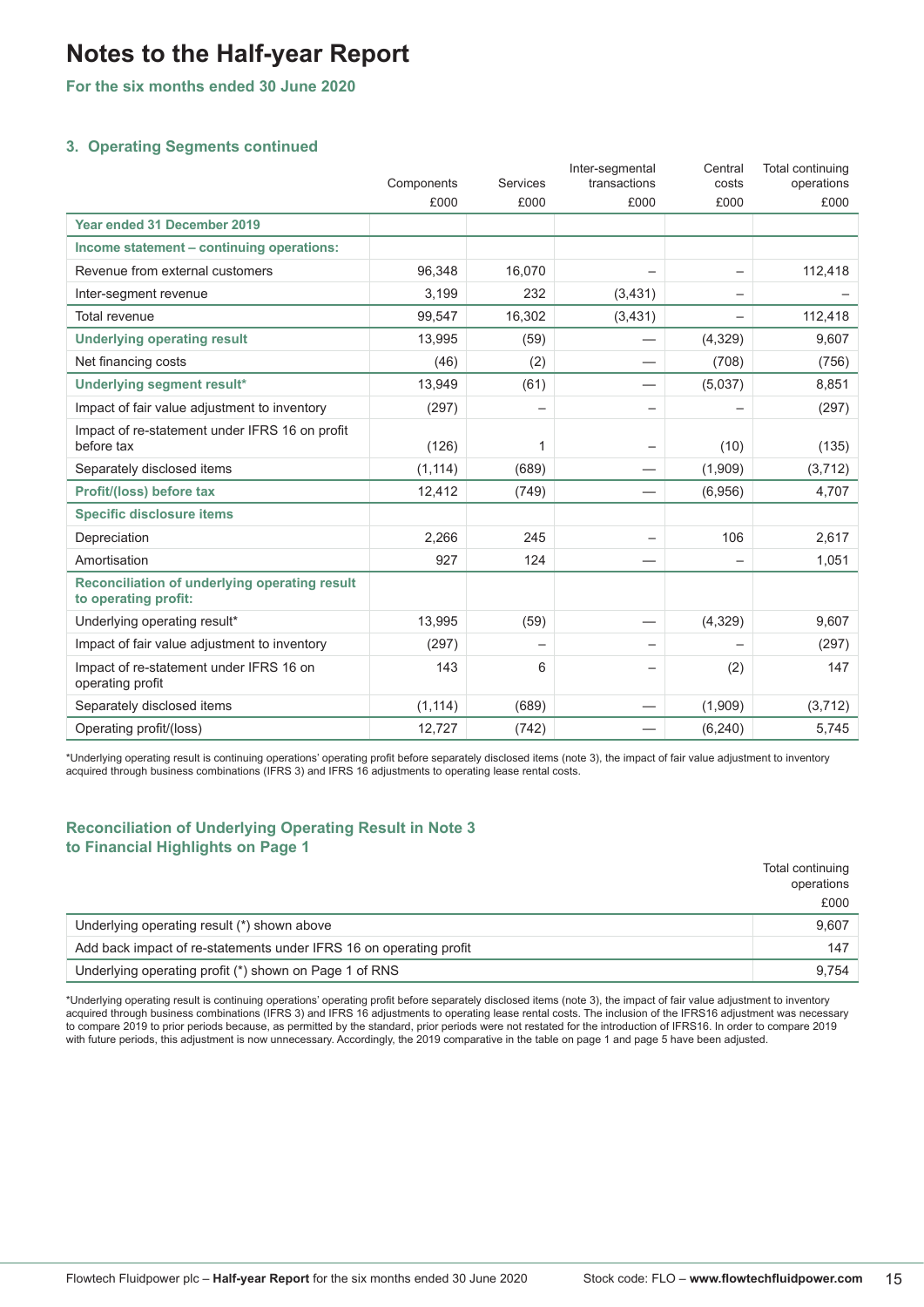#### **For the six months ended 30 June 2020**

#### **3. Operating Segments continued**

#### **Separately Disclosed Items**

- Acquisition costs include stamp duty, due diligence, legal fees, finance fees and other professional costs incurred in the acquisition of businesses
- Share-based payment costs relate to the provision made in accordance with IFRS 2 'Share-based payment' following the issue of share options to employees
- Restructuring costs related to restructuring activities of an operational nature following acquisition of business units and other restructuring activities in established businesses. Costs include restructuring advice, asset write downs, employee redundancies and IT integration.

|                                                                      | <b>Six months</b><br>ended 30<br><b>June 2020</b><br>£000 | Six months<br>ended 30<br>June 2019<br>£000 | Year ended 31<br>December 2019<br>£000 |
|----------------------------------------------------------------------|-----------------------------------------------------------|---------------------------------------------|----------------------------------------|
| Share based payment costs                                            | 65                                                        | 96                                          | 143                                    |
| Amortisation of acquired intangibles                                 | 526                                                       | 535                                         | 1,051                                  |
| Changes in amounts accrued for contingent and deferred consideration | 218                                                       | 596                                         | 596                                    |
| Restructuring costs                                                  | 644                                                       | 394                                         | 1,739                                  |
| Acquisition costs                                                    | 28                                                        | 57                                          | 183                                    |
| Total                                                                | 1.481                                                     | 1,678                                       | 3.712                                  |

#### **4. Taxation**

|                                                               | Six months<br>ended 30<br><b>June 2020</b><br>£000 | Six months<br>ended 30<br>June 2019<br>£000 | Year ended 31<br>December 2019<br>£000 |
|---------------------------------------------------------------|----------------------------------------------------|---------------------------------------------|----------------------------------------|
| Current tax on income for the period – continuing operations: |                                                    |                                             |                                        |
| UK tax                                                        | (57)                                               | 907                                         | 888                                    |
| Overseas tax                                                  | 69                                                 |                                             | 324                                    |
| Deferred tax credit                                           | (100)                                              | (40)                                        | (232)                                  |
| Adjustments in respect of prior years                         | -                                                  | (141)                                       | (12)                                   |
| <b>Total taxation</b>                                         | (88)                                               | 726                                         | 968                                    |

The taxation for the period has been calculated by applying the estimated tax rate for the financial year ending 31 December 2020.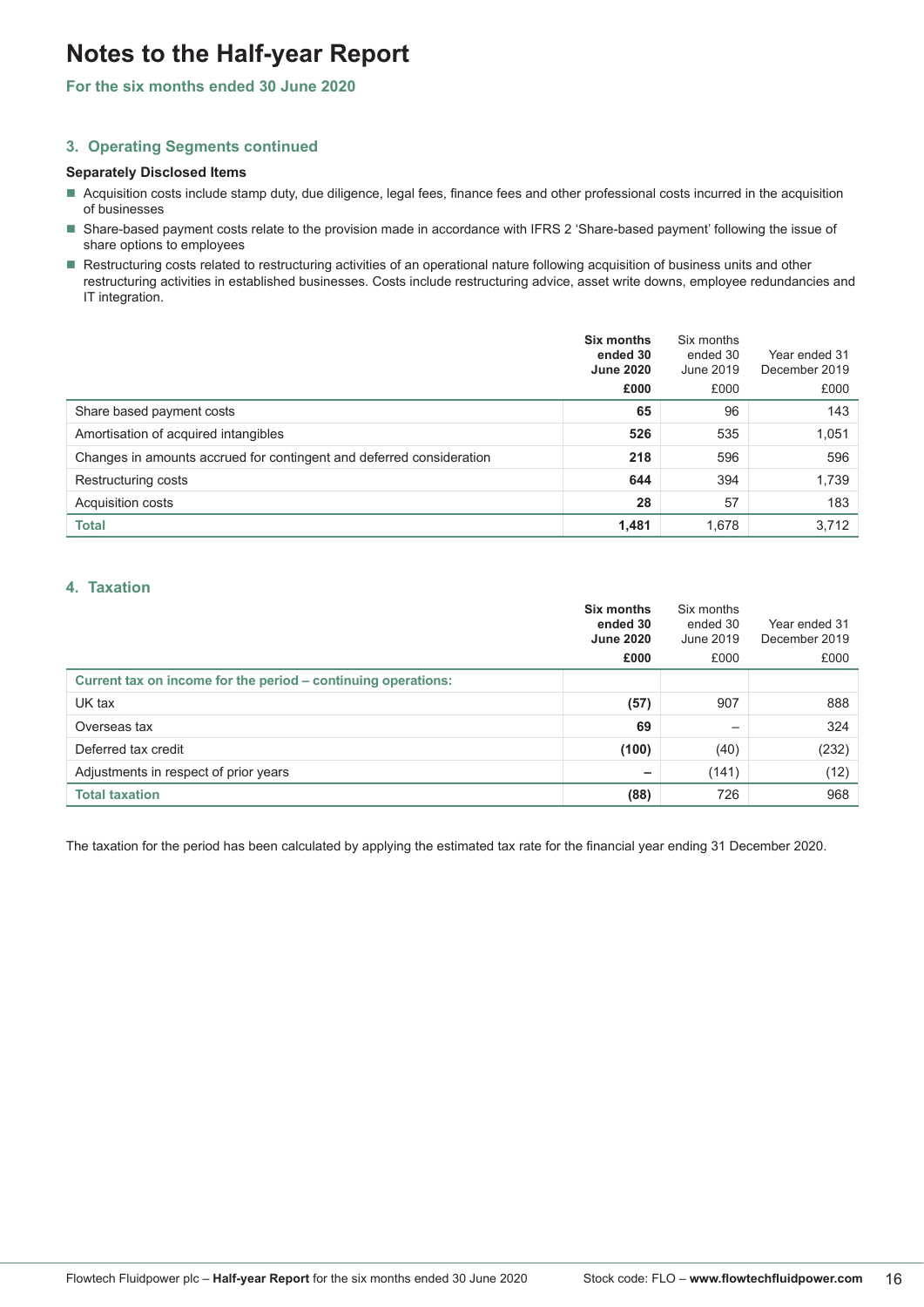#### **For the six months ended 30 June 2020**

#### **5. Dividends**

|                                          | <b>Six months</b><br>ended 30<br><b>June 2020</b> | Six months<br>ended 30<br>June 2019 | Year ended 31<br>December 2019 |
|------------------------------------------|---------------------------------------------------|-------------------------------------|--------------------------------|
|                                          | £000                                              | £000                                | £000                           |
| Final dividend (2019: 4.04p) per share   | -                                                 | -                                   | 2.453                          |
| Interim dividend (2019: 2.13p) per share | -                                                 |                                     | 1,296                          |
| <b>Total dividends</b>                   | -                                                 |                                     | 3.749                          |

In the light of economic uncertainty due to Covid-19, the Directors have suspended all dividend payments.

#### **6. Earnings per Share**

Basic earnings/(loss) per share is calculated by dividing the earnings/(loss) attributable to ordinary shareholders by the weighted average number of ordinary shares outstanding during the period.

For diluted earnings/(loss) per share the weighted average number of ordinary shares in issue is adjusted to assume conversion of all dilutive potential ordinary shares. The dilutive shares are those share options granted to employees where the exercise price is less than the average market price of the Company's ordinary shares during the period. For diluted loss per share, the weighted average number of ordinary shares in issue is not adjusted.

|                                      | Six months ended 30 June 2020 |                                            |                              | Six months ended 30 June 2019 |                                                                     |                   | Year ended 31 December 2019 |                                            |                       |
|--------------------------------------|-------------------------------|--------------------------------------------|------------------------------|-------------------------------|---------------------------------------------------------------------|-------------------|-----------------------------|--------------------------------------------|-----------------------|
|                                      | <b>Earnings</b>               | Weighted<br>average<br>number<br>of shares | <b>Earnings</b><br>per share | Earnings                      | Weighted<br>average<br>number of<br>Earnings<br>per share<br>shares |                   | Earnings                    | Weighted<br>average<br>number of<br>shares | Earnings<br>per share |
|                                      | £000                          | 000s                                       | Pence                        | £000                          | 000s                                                                | Pence             | £000                        | 000s                                       | Pence                 |
| <b>Basic earnings per</b><br>share   |                               |                                            |                              |                               |                                                                     |                   |                             |                                            |                       |
| Continuing<br>operations             | (841)                         | 61,354                                     | (1.37p)                      | 3.054                         | 61.091                                                              | 5.00 <sub>p</sub> | 3.739                       | 61.067                                     | 6.12p                 |
| <b>Diluted earnings</b><br>per share |                               |                                            |                              |                               |                                                                     |                   |                             |                                            |                       |
| Continuing<br>operations             | (841)                         | 61,354                                     | (1.37p)                      | 3.054                         | 61.218                                                              | 4.99p             | 3.739                       | 61.286                                     | 6.10p                 |

|                                                                                     | <b>Six months</b><br>ended 30<br><b>June 2020</b> | Six months<br>ended 30<br>June 2019 | Year ended<br>31 December<br>2019 |
|-------------------------------------------------------------------------------------|---------------------------------------------------|-------------------------------------|-----------------------------------|
|                                                                                     | £000                                              | £000                                | £000                              |
| Weighted average number of ordinary shares for basic and diluted earnings per share | 61.354                                            | 61.091                              | 61.067                            |
| Impact of share options                                                             | $\overline{\phantom{0}}$                          | 127                                 | 219                               |
| Weighted average number of ordinary shares for diluted earnings per share           | 61.354                                            | 61.218                              | 61.286                            |

#### **7. Subsequent Events**

Since the end of June 2020, we have announced further restructuring activity involving our Group HES business in Gloucester. We have also made progress in extending our Banking facilities, terms having been agreed with the Bank and documentation currently being progressed by lawyers; we expect this to be formally in place by the end of September 2020.